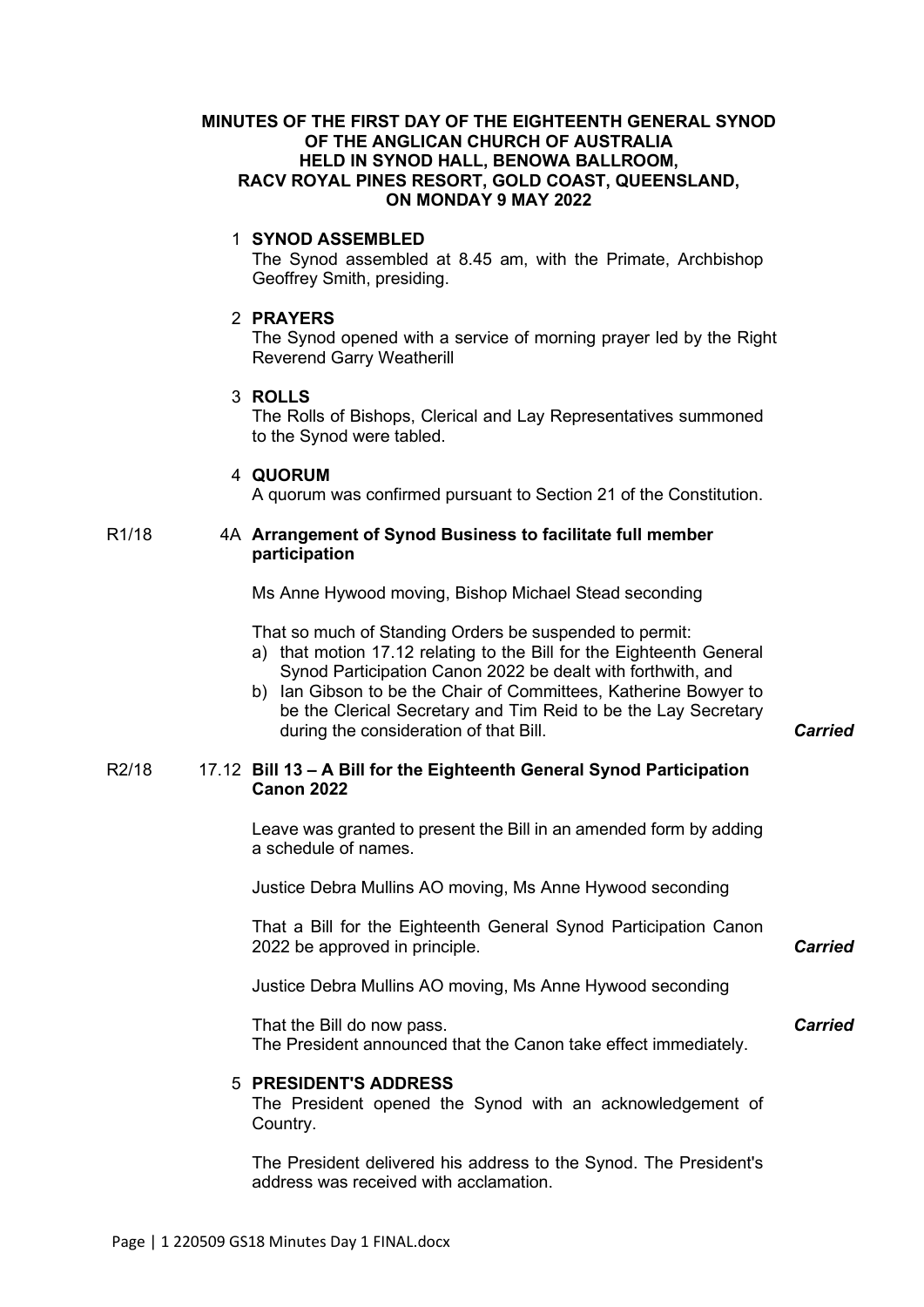|                     | <b>6 ELECTION OF OFFICERS OF THE SYNOD</b><br>The Ven Arthur Copeman moving, Ms Anne Hywood seconding                                                                                                                                                                                                                    |                |
|---------------------|--------------------------------------------------------------------------------------------------------------------------------------------------------------------------------------------------------------------------------------------------------------------------------------------------------------------------|----------------|
| R3/18               | 6.1 Clerical Secretary and Lay Secretary of Synod<br>That the Very Rev'd Katherine Bowyer be elected as<br>6.1.1<br>Clerical Secretary of Synod.                                                                                                                                                                         | <b>Carried</b> |
| R4/18               | 6.1.2<br>That Mr Timothy Reid be elected as Lay Secretary of<br>Synod.                                                                                                                                                                                                                                                   | <b>Carried</b> |
| R <sub>5</sub> /18  | 6.2 A Chair and Deputy Chairs of Committees<br>6.2.1 That Dr Ian Gibson be elected as Chair of Committees.                                                                                                                                                                                                               | <b>Carried</b> |
| R6/18               | 6.2.2<br>That Ms Audrey Mills be elected as a Deputy Chair of<br>Committees.                                                                                                                                                                                                                                             | <b>Carried</b> |
| R7/18               | 6.2.3<br>That Justice Michael Meek be elected as a Deputy Chair<br>of Committees.                                                                                                                                                                                                                                        | <b>Carried</b> |
| R8/18               | 6.3 A Committee of Elections and Qualifications<br>That the following members be appointed to the Committee of<br><b>Elections and Qualifications:</b>                                                                                                                                                                   |                |
|                     | The Rt Rev'd Matt Brain<br>(a)<br>The Ven Dane Courtney<br>(b)<br><b>Justice Michael Meek</b><br>(c)<br>(d)<br><b>Justice Debra Mullins AO</b><br>(e)<br>Dr Carolyn Tan                                                                                                                                                  | <b>Carried</b> |
| R9/18               | 6.4 Members of a Committee to arrange the Order of Business<br>That the following additional persons be elected to the Committee to<br>arrange the Order of Business:                                                                                                                                                    |                |
|                     | The Rt Rev'd Dr Michael Stead<br>(a)<br>The Ven Arthur Copeman<br>(b)                                                                                                                                                                                                                                                    | <b>Carried</b> |
|                     | <b>7 GENERAL SECRETARY'S INTRODUCTION TO</b><br><b>ARRANGEMENTS</b><br>The General Secretary announced some arrangements for Synod.                                                                                                                                                                                      |                |
|                     | Synod adjourned for morning tea at 10.35am<br>Synod resumed at 11.00am                                                                                                                                                                                                                                                   |                |
| R <sub>10</sub> /18 | 8 A MOTION FOR THE ARRANGEMENT OF SYNOD'S BUSINESS                                                                                                                                                                                                                                                                       |                |
|                     | Ms Anne Hywood moving, The Ven Arthur Copeman seconding                                                                                                                                                                                                                                                                  |                |
|                     | (a) That so much of Standing Orders be suspended as would prevent<br>the following motion relating to the orderly arrangement of the<br>Synod's business being considered and if, approved, being<br>implemented forthwith; and<br>(b) That Synod order the following arrangements set out in<br>paragraphs 8.1 to 8.12. |                |

*Carried*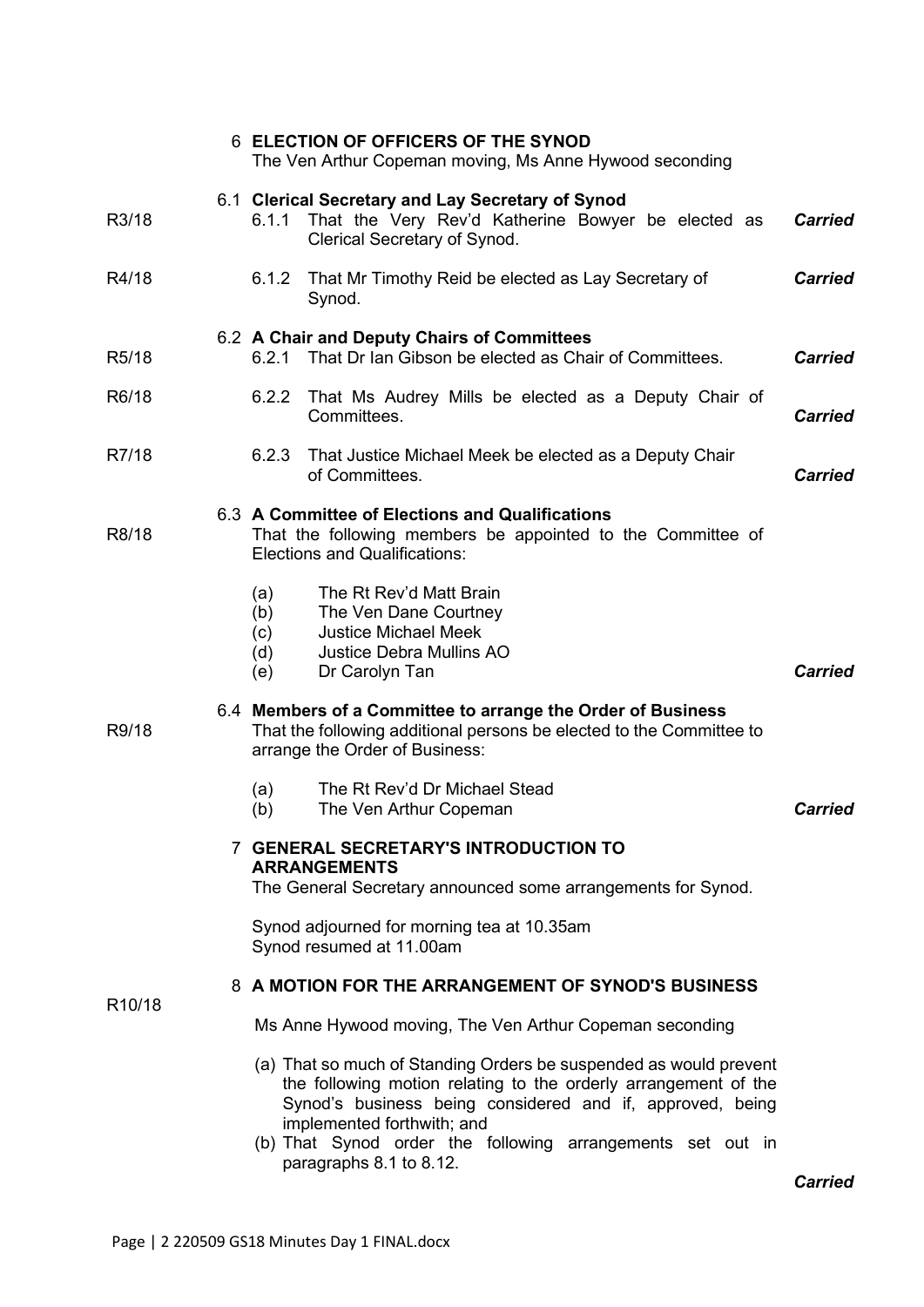| R11/18              |       | 8.1 Minutes Reading Committee                                                                                                                                                                                                                                                                                                                                                                                                                                                |                |
|---------------------|-------|------------------------------------------------------------------------------------------------------------------------------------------------------------------------------------------------------------------------------------------------------------------------------------------------------------------------------------------------------------------------------------------------------------------------------------------------------------------------------|----------------|
|                     |       | That a Minutes Reading Committee of five members be appointed to<br>read and certify as a correct record the Minutes of this Session of<br>Synod for confirmation by Synod and that the following be members<br>of the Committee, any two of whom are to certify the minutes for a<br>particular day:                                                                                                                                                                        |                |
|                     |       | a) Mr Clive Ellis (Convenor)<br>b) Dr Ruth Kerr OAM<br>c) The Ven Dane Courtney<br>d) Mrs Sue Williams<br>e) The Rev'd Canon Scott Lowrey.                                                                                                                                                                                                                                                                                                                                   | <b>Carried</b> |
|                     |       | 8.2 Hours of Sitting, Synod Program and Call over of Motions                                                                                                                                                                                                                                                                                                                                                                                                                 |                |
| R <sub>12</sub> /18 | 8.2.1 | That the hours of sitting for this session of General Synod be<br>those set out in the Synod Program in Book 2 of the General<br>Synod papers titled Standing Committee Report to the<br>Eighteenth Session of General Synod.                                                                                                                                                                                                                                                | <b>Carried</b> |
| R <sub>13</sub> /18 | 8.2.2 | That so much of Standing Orders as may be necessary be<br>suspended to permit the program as set out in Book 2 of the<br>General Synod papers titled Standing Committee Report to the<br>Eighteenth Session of General Synod to be implemented.                                                                                                                                                                                                                              | <b>Carried</b> |
| R14/18              | 8.2.3 | That so much of Standing Order 10(b) be suspended to allow<br>the President in his discretion to call the motions on the<br>business paper only at morning and evening sittings of this<br>session                                                                                                                                                                                                                                                                           | <b>Carried</b> |
|                     | form. | 8.3 Guests of General Synod<br>Leave was granted by Synod to move the motion in an amended                                                                                                                                                                                                                                                                                                                                                                                   |                |
| R <sub>15</sub> /18 |       | 8.3.1 That the Rev'd John Gilmore, President of the National<br>Council of Churches, be acknowledged as a guest attending<br>the Synod's Opening Service of Holy Communion last night.                                                                                                                                                                                                                                                                                       | <b>Carried</b> |
| R <sub>16</sub> /18 | 8.3.2 | That the representatives of the member churches of the<br>ecumenical body 'Queensland Churches Together'<br>be<br>welcomed as guests and be granted permission to speak if<br>called upon by the President, including Pastor Stephen Nuske<br>representing the Lutheran Church of Australia.                                                                                                                                                                                 | <b>Carried</b> |
| R <sub>17</sub> /18 | 8.3.3 | That the following persons, not being members of this General<br>Synod, be granted permission to speak if called upon by the<br>President:<br>The Rt Rev'd Grant Dibden, Bishop to the Defence Force<br>(a)<br>The Rev'd Dr John Deane, Executive Director, Anglican<br>(b)<br>Board of Mission - Australia Ltd<br>The Rev'd Peter Laurence OAM, Chief Executive Officer<br>(c)<br>of Anglican Schools Australia<br>The Hon David Bleby QC, Chancellor to the Primate<br>(d) |                |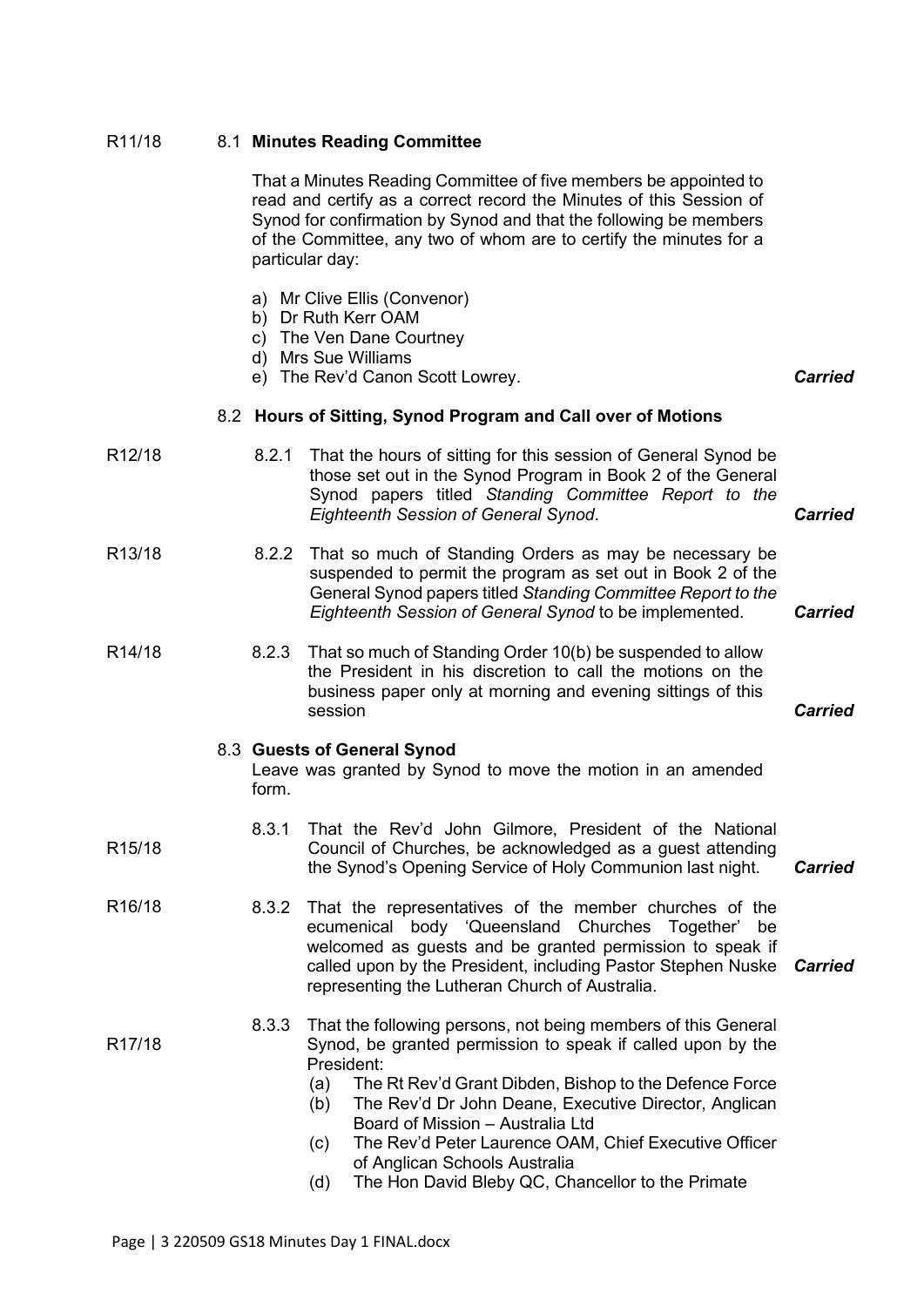|                     |       | (e)<br>(f)<br>(g) | The Venerable David Bassett, Assistant to the Primate<br>Mr Michael Codling, Convenor, Diocesan Financial<br><b>Advisory Task Force</b><br>The Rt Rev'd Dr Tim Harris, member of the General<br>Synod Ecumenical Commission and Anglican Co-Chair<br>of the Australian Anglican - Lutheran dialogue group                                                                               | <b>Carried</b> |
|---------------------|-------|-------------------|-----------------------------------------------------------------------------------------------------------------------------------------------------------------------------------------------------------------------------------------------------------------------------------------------------------------------------------------------------------------------------------------|----------------|
| R <sub>18</sub> /18 | 8.3.4 | Synod:            | That the following persons be welcomed as guests of this<br>(a) The Rev'd Greg Harris, National Director, Bush Church Aid<br>(b) The Rev'd Anne Kennedy, President, Anglican Mothers<br><b>Union Australia</b><br>(c) Ms Margaret Naylon, Roman Catholic Archdiocese of<br>Brisbane who attends as an observer on behalf of the<br>Roman Catholic Church's process Synod on Synodality. | <b>Carried</b> |
|                     |       |                   | 8.4 Media Arrangements                                                                                                                                                                                                                                                                                                                                                                  |                |
|                     |       |                   | That in order to provide appropriate controls and to prevent<br>interference with the Business of the Synod the following media<br>arrangements will pertain:                                                                                                                                                                                                                           |                |
| R <sub>19</sub> /18 | 8.4.1 | area.             | Television filming on the floor of Synod may only take place at<br>specific times declared by the President and from a designated                                                                                                                                                                                                                                                       | <b>Carried</b> |
| R20/18              | 8.4.2 |                   | At other times during the Synod accredited media<br>representatives shall be permitted in the Synod Hall only in<br>a designated area.                                                                                                                                                                                                                                                  | <b>Carried</b> |
| R21/18              |       |                   | 8.5 Report on Financial Matters                                                                                                                                                                                                                                                                                                                                                         |                |
|                     |       | to General Synod. | That leave be granted for Mr Keith Stephens, General Synod<br>Treasurer as mover of motions 16.3.1 to 16.3.5, and Ms Bernadette<br>Bateman, General Synod Finance and Operations Manager, to<br>make a presentation on the Standing Committee's Financial Report                                                                                                                        | <b>Carried</b> |

# R22/18 8.6 **Report of the Family Violence Working Group**

That leave be granted for the Rev'd Tracy Lauersen, as mover of motion 16.4 to make a presentation on the recommendations contained in the report of the Family Violence Working Group for 20 minutes, incorporating a video presentation on the Anglican Family Violence Research Project. *Carried*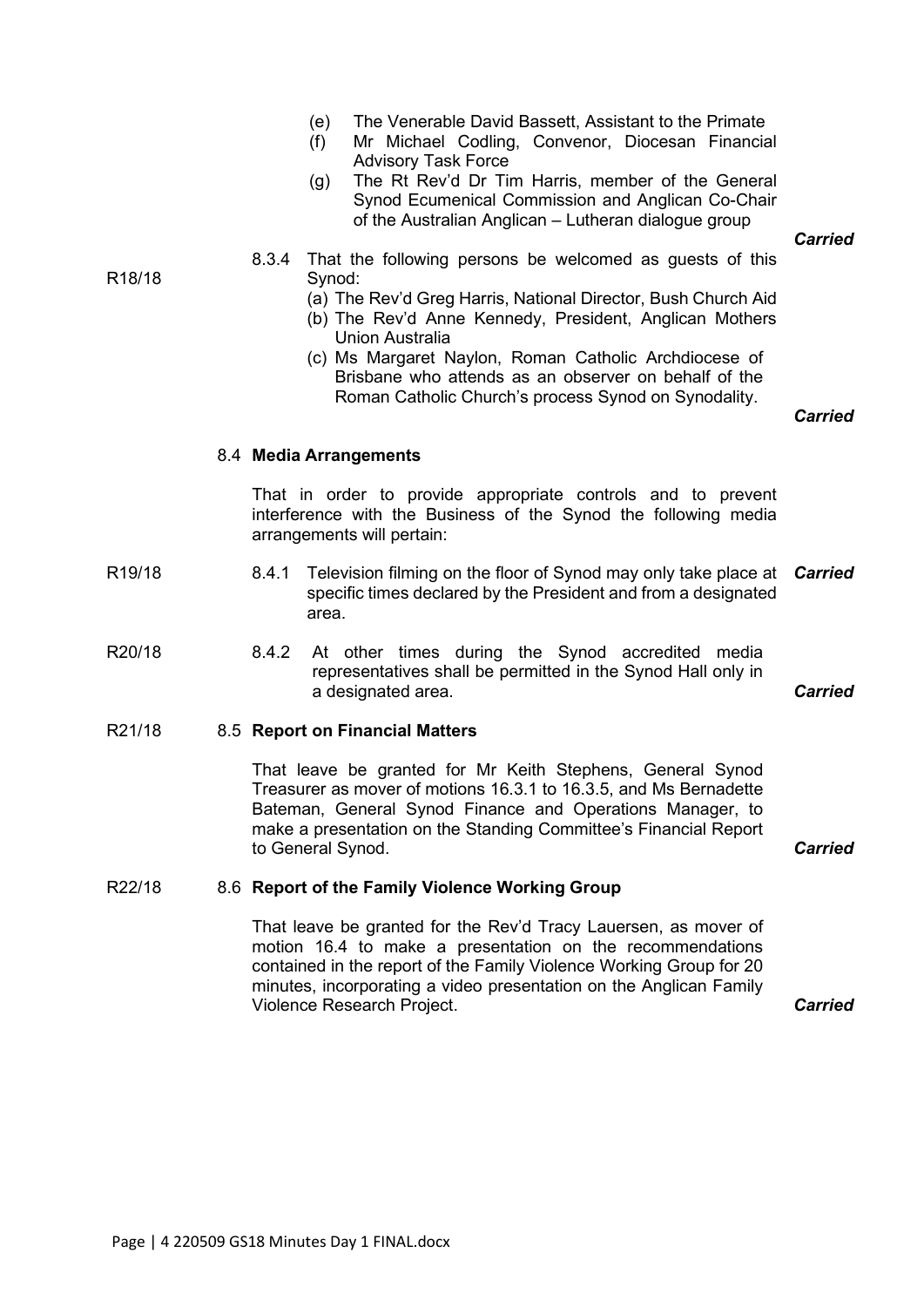|        |       | 8.7 Ordering of Business on the Advice of the Provisional<br><b>Business Committee</b>                                                                                                                                                                                                                                                                                                                                                             |                |
|--------|-------|----------------------------------------------------------------------------------------------------------------------------------------------------------------------------------------------------------------------------------------------------------------------------------------------------------------------------------------------------------------------------------------------------------------------------------------------------|----------------|
|        |       | Anglican Lutheran Dialogue Group - Perspectives on Mission                                                                                                                                                                                                                                                                                                                                                                                         |                |
| R23/18 | 8.7.1 | That consideration of motion 16.9 be an Order of the Day at<br>12noon on Monday 9 May 2022 and that the Right Reverend<br>Tim Harris, Co-Chair of the Anglican-Lutheran Dialogue, be<br>authorised to use mover's time in debate and reply.                                                                                                                                                                                                        | <b>Carried</b> |
|        |       | Safe Ministry to Children (Bills 01 to 04 and R01) and motions<br>promoted by the Safe Ministry Commission                                                                                                                                                                                                                                                                                                                                         |                |
| R24/18 |       | 8.7.2 That consideration of motions for Bills 17.1 to 17.4 and 18.1,<br>and motions at the request of the Standing committee 16.13 to<br>16.19, be an Order of the Day from 3.30 pm to 5.30 pm on<br>Monday 9 May 2022.                                                                                                                                                                                                                            | <b>Carried</b> |
|        |       | Anglican Family Violence Research Project and other motions<br>promoted by the Family Violence Working Group                                                                                                                                                                                                                                                                                                                                       |                |
| R25/18 | 8.7.3 | That consideration of motions 16.4 to 16.8 be an Order of<br>the Day at 11.00 am on Tuesday 10 May 2022.                                                                                                                                                                                                                                                                                                                                           | <b>Carried</b> |
|        |       | <b>Finance Motions</b>                                                                                                                                                                                                                                                                                                                                                                                                                             |                |
| R26/18 | 8.7.4 | That consideration of motions 16.3.1 to 16.3.3 and the<br>consideration in principle of motions 16.3.4 and 16.3.5 be an<br>Order of the Day for 1.30 pm on Tuesday 10 May 2022.                                                                                                                                                                                                                                                                    | <b>Carried</b> |
| R27/18 | 8.7.5 | That final consideration of motions 16.3.4 and 16.3.5 be an<br>Order of the Day for 1.30 pm on Thursday 12 May 2022.                                                                                                                                                                                                                                                                                                                               | <b>Carried</b> |
|        |       | <b>Marriage, Human Sexuality and Same-sex Relationships Motions</b>                                                                                                                                                                                                                                                                                                                                                                                |                |
| R28/18 |       | 8.7.6 That consideration of motions 20.3 to 20.7 and other motions<br>marriage, human sexuality, and<br>relating<br>to<br>same-sex<br>relationships, as determined by the Committee to arrange the<br>Order of Business, be an Order of the Day for 3.30 pm to 5.30<br>pm on Tuesday 10 May 2022 and, if not concluded, the<br>business in this category should continue at an Order of the<br>Day at 11.00 am to 12.30pm on Wednesday 11 May 2022 | <b>Carried</b> |
| R29/18 |       | 8.8 Authentication of Canons                                                                                                                                                                                                                                                                                                                                                                                                                       |                |
|        |       | That pursuant to Sections 24 and 25(1) of the Constitution, the                                                                                                                                                                                                                                                                                                                                                                                    |                |
|        |       | Canons passed at this Session of the General Synod shall be<br>authenticated by use of the official seal of the General Synod.                                                                                                                                                                                                                                                                                                                     | <b>Carried</b> |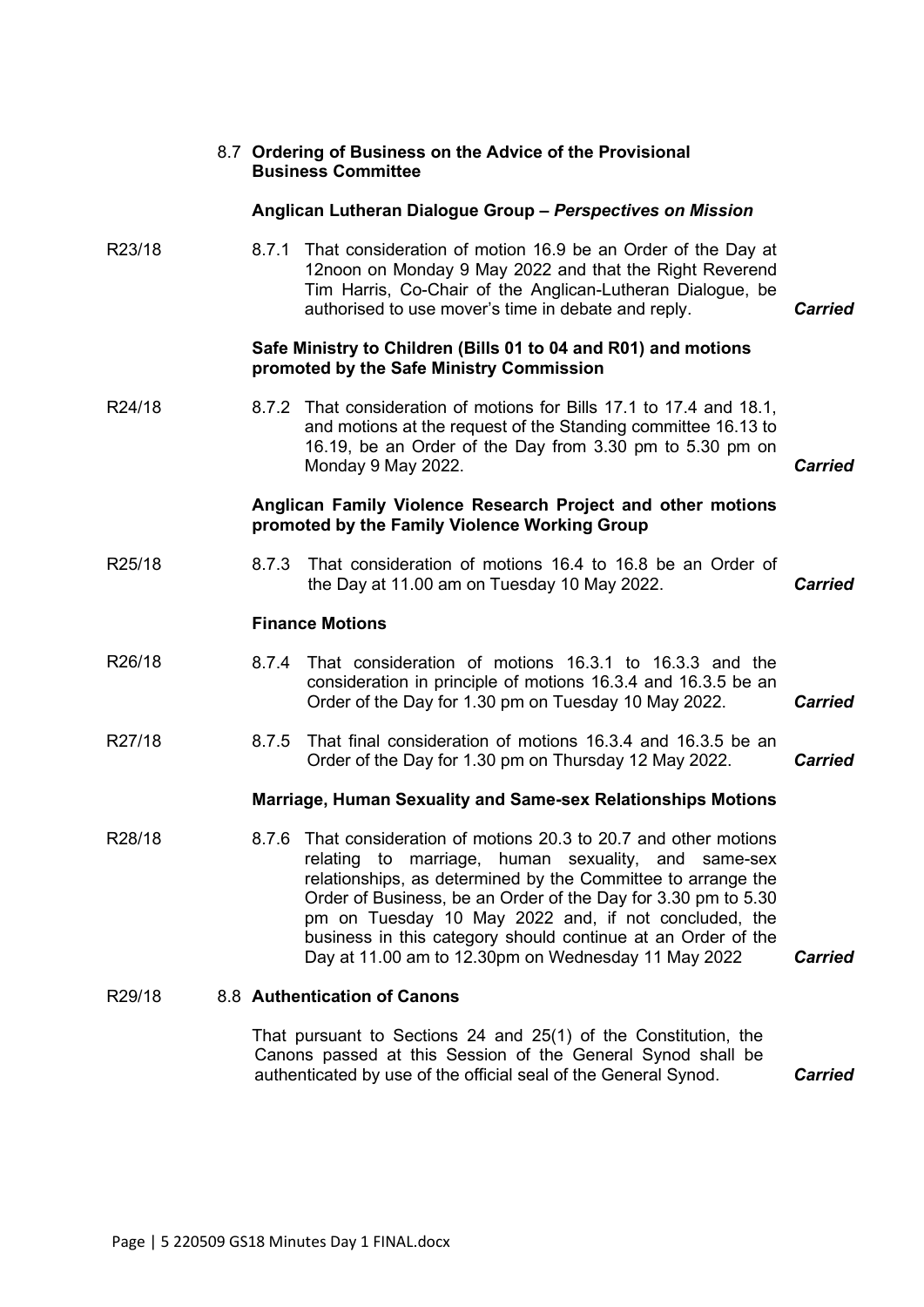|        |       | 8.9 Reading and Confirmation of Minutes                                                                                                                                                                                                        |                |
|--------|-------|------------------------------------------------------------------------------------------------------------------------------------------------------------------------------------------------------------------------------------------------|----------------|
| R30/18 | 8.9.1 | That the minutes of the first, second and third days of meeting<br>of this Session of the Synod be read and confirmed on the<br>resumption of business after the afternoon tea adjournment on<br>the day following the relevant day of meeting | <b>Carried</b> |
| R31/18 | 8.9.2 | That the minutes of the second-last day of meeting of this<br>Session of the Synod be read and confirmed on the resumption<br>of business after the morning tea adjournment on the final day<br>of meeting                                     | <b>Carried</b> |
| R32/18 | 8.9.3 | That the minutes of the final day of meeting be read and<br>confirmed at the first full meeting of the Standing Committee<br>following this Session of the General Synod.                                                                      | <b>Carried</b> |
| R33/18 |       | 8.10 Bill R02 - Amendment of Rule I - Standing Orders (Speaking to<br>Motions) 2022                                                                                                                                                            |                |
|        |       | That so much of Standing Orders be suspended to permit that motion<br>18.2 relating to the amendment of Rule I be dealt with forthwith.                                                                                                        | <b>Carried</b> |
| R34/18 |       | 18.2 Bill R02 - A Bill for a Rule to Amend Rule I - Standing Orders<br>(Speaking to Motions) 2022                                                                                                                                              |                |
|        |       | Justice Michael Meek moving, Mr Alex Milner seconding                                                                                                                                                                                          |                |
|        |       | That a Bill for a Rule to Amend Rule I - Standing Orders (Speaking<br>to Motions) 2022 be approved in principle.                                                                                                                               | <b>Carried</b> |
|        |       | Justice Michael Meek moving, Mr Alex Milner seconding                                                                                                                                                                                          |                |
| R35/18 |       | That the Bill do now pass.                                                                                                                                                                                                                     | <b>Carried</b> |
| R36/18 | 2022  | 8.11 Bill R04 - Amendment of Rule III (Nomination and Ballot)                                                                                                                                                                                  |                |
|        |       | That so much of Standing Orders be suspended to permit motion<br>18.3 relating to the amendment of Rule III be dealt with forthwith.                                                                                                           | <b>Carried</b> |
|        |       | 18.3 Bill R04 - A Bill for a Rule to Amend Rule III (Nominations and<br><b>Balloting) 2022</b>                                                                                                                                                 |                |
|        |       | Justice Debra Mullins moving, Dr Carolyn Tan seconding                                                                                                                                                                                         | <b>Carried</b> |
| R37/18 |       | That a Bill for a Rule to Amend Rule III (Nominations and Balloting)<br>2022 be approved in principle.                                                                                                                                         |                |
|        |       | Justice Debra Mullins moving, Dr Carolyn Tan seconding                                                                                                                                                                                         | <b>Carried</b> |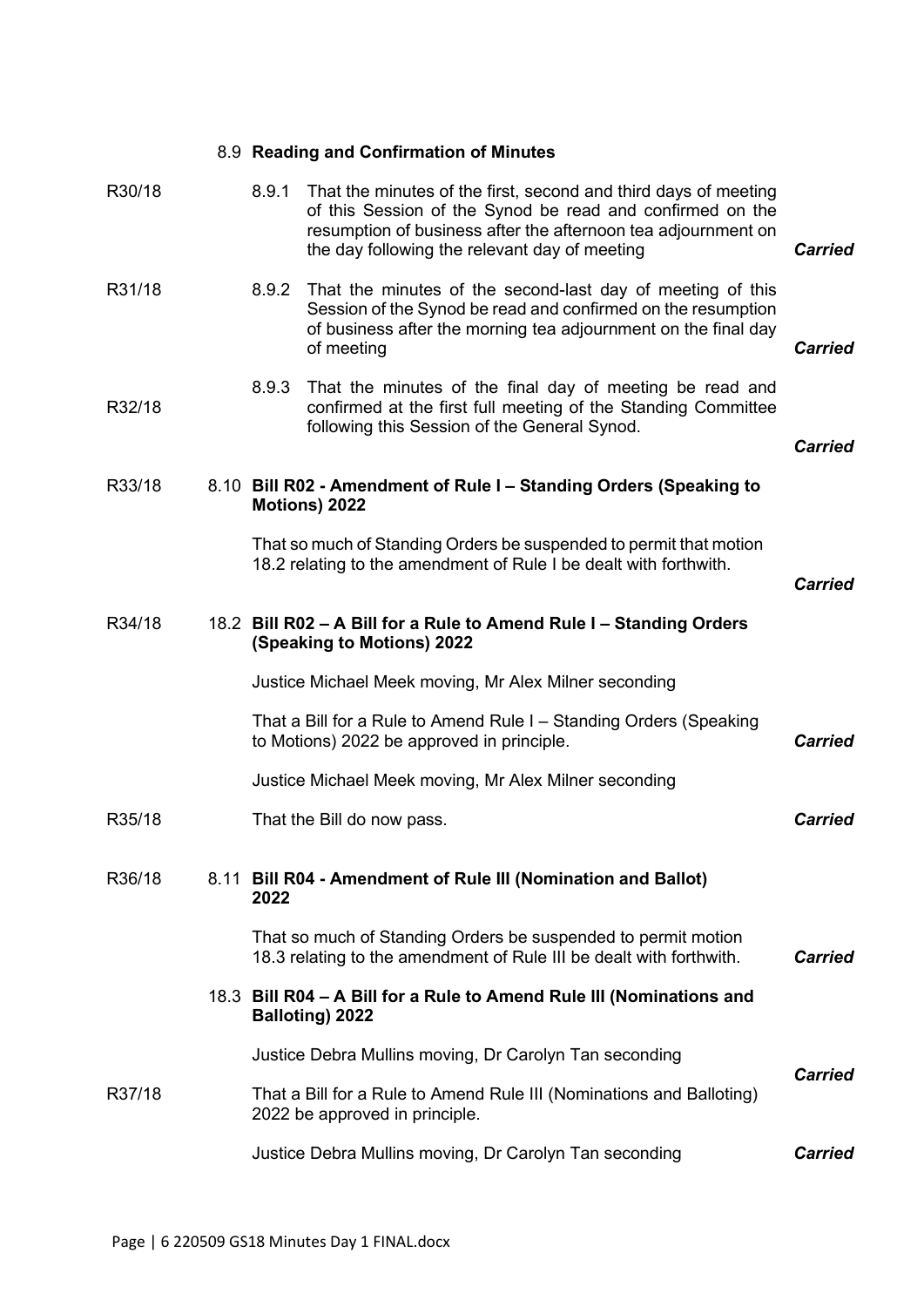| R38/18 | That the Bill do now pass                                                                                                                                                                                                                                                                                                                                                                                                                                          |                |
|--------|--------------------------------------------------------------------------------------------------------------------------------------------------------------------------------------------------------------------------------------------------------------------------------------------------------------------------------------------------------------------------------------------------------------------------------------------------------------------|----------------|
|        | 8.12 Nominations and Elections under Rule III                                                                                                                                                                                                                                                                                                                                                                                                                      |                |
| R39/18 | 8.12.1 That nominations for the Special Tribunal, Appellate Tribunal<br>and Standing Committee will close at 7.30 pm on Monday<br>9 May 2022.                                                                                                                                                                                                                                                                                                                      | <b>Carried</b> |
| R40/18 | 8.12.2 That nominations for all other elections under Rule III will close<br>at 1.30 pm on Tuesday 10 May 2022.                                                                                                                                                                                                                                                                                                                                                    | <b>Carried</b> |
| R41/18 | 8.12.3 That voting will be conducted using online technology with<br>access to smart devices for this purpose being provided to<br>those who require them. Access to voting will be available at<br>the following times:<br>Wednesday 11 May 2022 from 10.30 am to 6.30 pm<br>(all elections other than the Special Tribunal and Appellate<br>Tribunal)<br>Thursday 12 May 2022 from 8.00 am to 1.30 pm<br>$\bullet$<br>(Special Tribunal and Appellate Tribunal). | <b>Carried</b> |
|        | 9 DOCUMENTS LAID ON THE TABLE BY THE PRESIDENT                                                                                                                                                                                                                                                                                                                                                                                                                     |                |
|        | 9.1 A list of Special Bills which the President has declared to be<br>Canons under Section 28(3)(iii) of the Constitution since the<br>last session of General Synod.                                                                                                                                                                                                                                                                                              |                |
|        | There is no Special Bill in this category.                                                                                                                                                                                                                                                                                                                                                                                                                         |                |
|        | 9.2 A list of Special Bills which have not been assented to by<br>every diocesan synod together with the reports and<br>recommendations received from such synods.                                                                                                                                                                                                                                                                                                 |                |
|        | There is no Special Bill in this category.                                                                                                                                                                                                                                                                                                                                                                                                                         |                |
|        | 9.3 A list of Bills which have come into force under Section 28A<br>of the Constitution since the last session of General Synod.                                                                                                                                                                                                                                                                                                                                   |                |
|        | There is no Bill in this category.                                                                                                                                                                                                                                                                                                                                                                                                                                 |                |
|        | 9.4 A list of Canons the President has declared to be in force<br>following upon a reference of any question to the Appellate<br><b>Tribunal under Section 29 of the Constitution.</b>                                                                                                                                                                                                                                                                             |                |
|        | There is no Canon in this category.                                                                                                                                                                                                                                                                                                                                                                                                                                |                |
|        | 9.5 A list of Canons in which the Appellate Tribunal has found<br>inconsistency or breach of Section 28.                                                                                                                                                                                                                                                                                                                                                           |                |
|        | There is no Canon in this category                                                                                                                                                                                                                                                                                                                                                                                                                                 |                |
|        | 9.6 A list of Canons duly passed by the Synod together with the<br>date appointed by the President upon which the said<br>Canons came into force under Section 30 of the<br><b>Constitution.</b>                                                                                                                                                                                                                                                                   |                |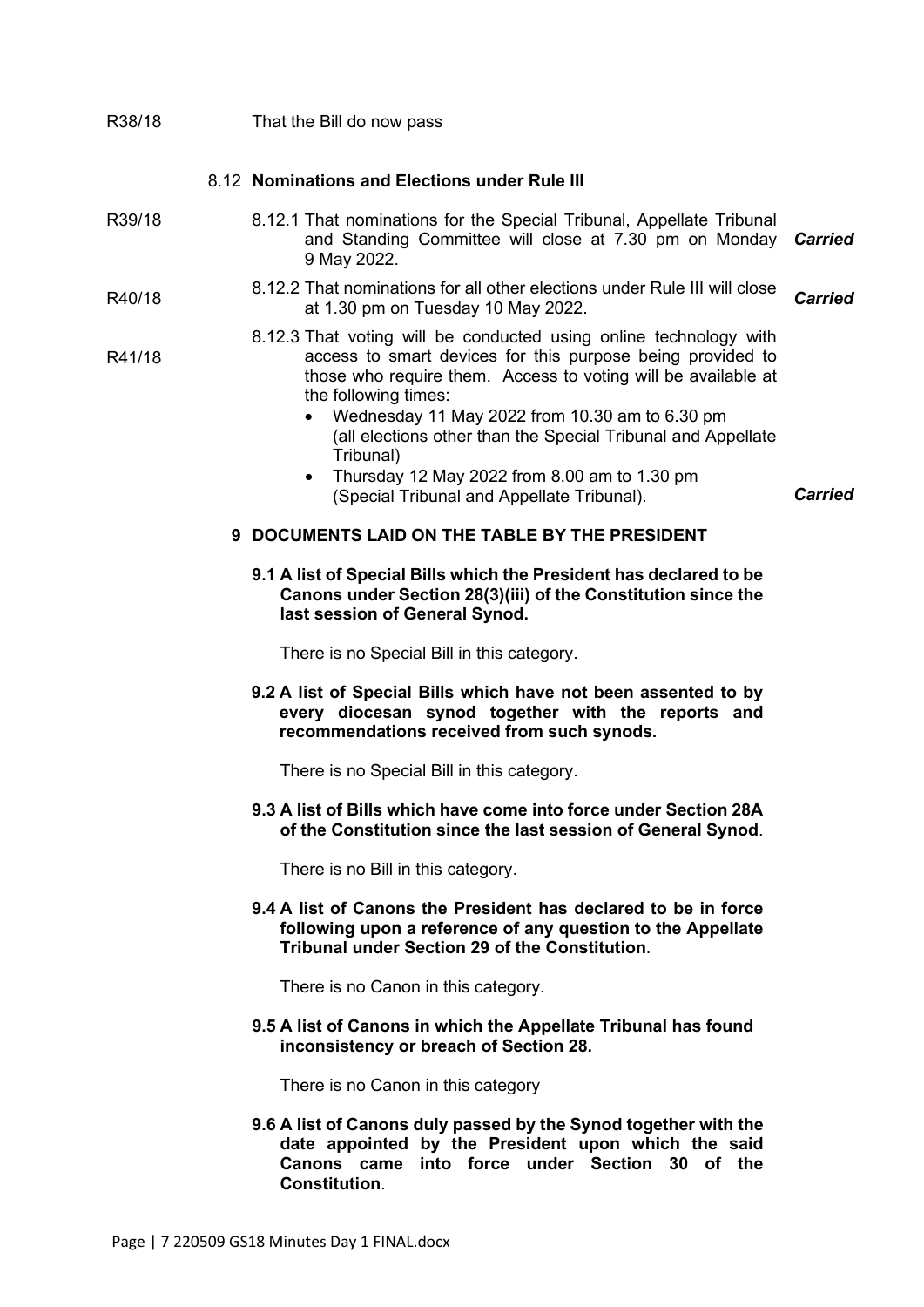| No 1, 2017  | Appellate Tribunal Amendment (Qualification)<br>Canon 2017<br>4 September 2017                                    |
|-------------|-------------------------------------------------------------------------------------------------------------------|
| No 3, 2017  | Appellate Tribunal Amendment (Reserve List)<br>Canon 2017<br>1 December 2019                                      |
| No 4, 2017  | Safe Ministry to Children Canon 2017<br>5 September 2017                                                          |
| No 5, 2017  | Episcopal Standards (Child Protection) Canon 2017<br>5 September 2017                                             |
| No 7, 2017  | <b>Offences Amendment Canon 2017</b><br>5 September 2017                                                          |
| No 8, 2017  | Redress for Survivors of Abuse Canon 2017<br>6 September 2017                                                     |
| No 9, 2017  | Disclosure of Information Canon 2017<br>6 September 2017                                                          |
|             | No 10, 2017 National Register Amendment Canon 2017<br>6 September 2017                                            |
| No 11, 2017 | Special Tribunal Amendment Canon 2017<br>6 September 2017                                                         |
| No 12, 2017 | Special Tribunal (Limitation Period) Canon 2017<br>8 September 2017                                               |
|             | No 13, 2017 Long Service Leave (Revision of Entitlement)<br>Canon 2017<br>2 October 2017                          |
|             | No 14, 2017 Long Service Leave (Notification of Participating<br>Organisation) Canon 2017<br>6 September 2017     |
|             | No 15, 2017 Canon to Ratify the Amended New South Wales<br>Provincial Synod Constitution 2017<br>6 September 2017 |
|             | No 16, 2017 Canon Concerning Confessions (Revision)<br>Canon 2017<br>7 September 2017                             |
|             | No 17, 2017 Canon Concerning Confessions (Vulnerable<br>Persons) Canon 2017<br>7 September 2017                   |
| No 18, 2017 | Holy Orders (Removal from Exercise of Ministry)<br>Canon 2017                                                     |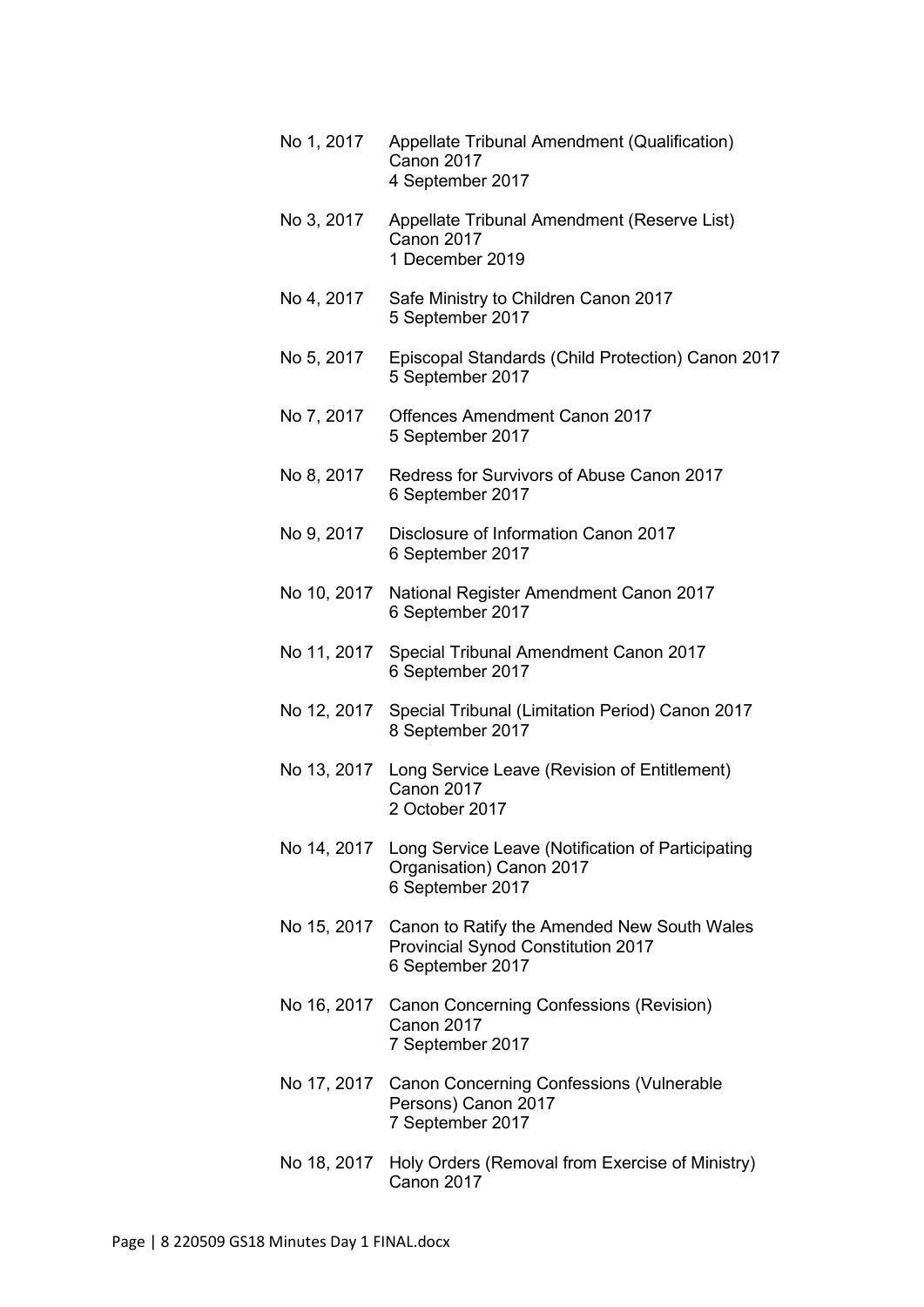#### 7 September 2017

- No 19, 2017 Canon Concerning Services Amendment Canon 2017 7 September 2017
- No 20, 2017 National Aboriginal and Torres Strait Islander Anglican Council Amendment Canon 2017 7 September 2017
- No 21, 2017 Strategic Issues, Commissions, Task Forces and Networks Amendment Canon 2017 7 September 2017
- No 22, 2017 Missionary Dioceses (Amendment) Canon 2017 7 September 2017

## **9.7 A list of Canons amending the Constitution passed under Section 67 of the Constitution which have come into effect since the last Session of General Synod**

- No 4, 2014 Constitution Amendment (Membership of the Diocesan Tribunal) Canon 2014 1 July 2019
- No 5, 2014 Constitution Amendment (Membership of the Provincial Tribunal) Canon 2014 1 July 2019
- No 2, 2017 Constitution (Appellate Tribunal) Amendment Canon 2017 1 December 2019
- No 6, 2017 Constitution (Jurisdiction of Special Tribunal) Amendment Canon 2017 1 November 2019

### **9.8 Notifications and advice from dioceses under Section 30(c) of the Constitution**

No notifications under Section 30(c) have been received since the conclusion of the Seventeenth Session of the Synod.

### **9.9 Amendment sheet prepared by the Secretaries of Synod under Standing Order 42A(a)**

## 10 **PETITIONS**

The President called for Petitions. None were received.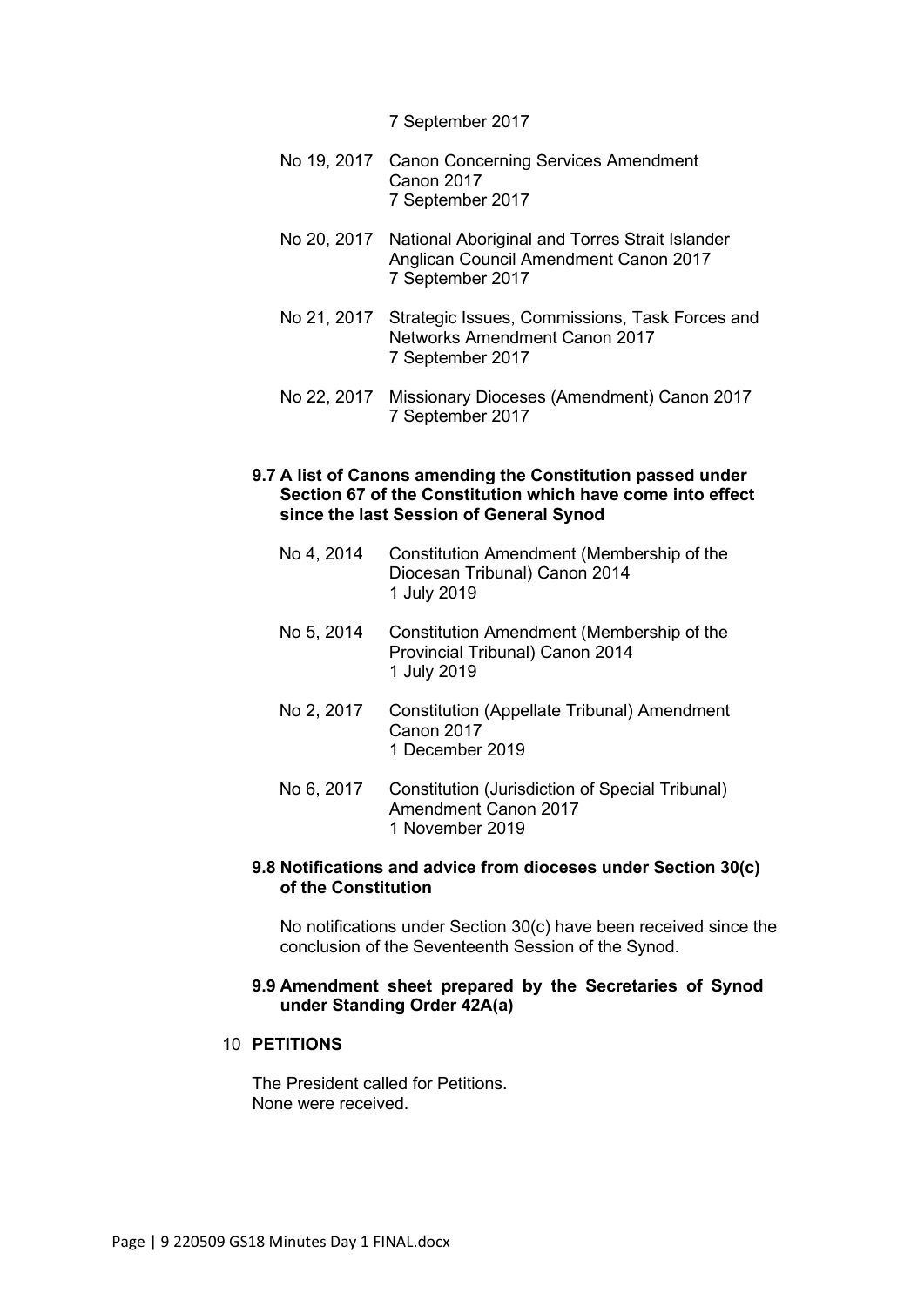## 11 **NOTICES OF QUESTIONS**

Notice was given of the following questions:

- 1. Conflict of interest Dr Leanne Beagley
- 2. Safe Ministry Audits Mr Doug Marr
- 3. Equal Representation of Women Mr Doug Marr
- 4. Guests listed at 8.3.3 Mr Doug Marr
- 5. Reducing the cost of General Synod the Rev'd James Warren
- 6. 21.1 Bill 11- Canon concerning services Carolyn Tan
- 7. Cost of General Synod Expenses Dr Laurence Scandrett
- 8. General Synod Office Staffing Dr Laurence Scandrett
- 9. Safe Ministry Bill Number 1 Rt Rev'd Peter Stuart
- 10. Making Public Statements by PAC Caitlin Orr
- 11. Attendance by the Primate at Primates' meetings

## 12 **NOTICES OF MOTIONS**

Notice was given of the following motions:

- 1. Statutory Assessment the Rev'd Gavin Pool
- 2. Funding of Commissions, Task Forces or Projects the Rev'd Simon Roberts
- 3. Affirmation of Same-sex Marriage the Rev'd Assoc Prof Matthew Anstey
- 4. Sydney Anglican Schools the Rev'd Assoc Prof Matthew Anstey
- 5. Unity of the Church the Right Rev'd Ian Coutts moving
- 6. Doctrine Commission the Rev'd James Harricks moving
- 7. Aged Care and Disability Care the Right Rev'd Dr Peter **Stuart**
- 8. Federal Gambling Reform the Rev'd Dr Michael Bird moving
- 9. Great Commission the Very Rev'd Sandy Grant moving
- 10. State and Territory Gambling Reform the Very Rev'd Sandy Grant moving
- 11. Anglican Super Mr Allan Thomson moving
- 12. Anglican Schools Australia the Right Rev'd Jeremy Greaves moving
- 13. Thanks for Preparation of Bills for General Synod Mr Robert Wicks moving
- 14. Euthanasia Dr Karin Sowada moving
- 15. Rates of Suicide of Australian Defence Force (ADF) Veterans the Right Rev'd Keith Dalby

## 13 **ELECTION OF A CHAIR AND OTHER OFFICERS OF THE HOUSE OF CLERGY AND THE HOUSE OF LAITY**

The Synod noted:

- 1) The Right Rev'd Michael Stead had been elected Chair of the House of Clergy.
- 2) Justice Debra Mullins had been elected Chair of the House of Laity.

## 14 **CALL OVER OF THE MOTIONS**

The following motions were passed formally: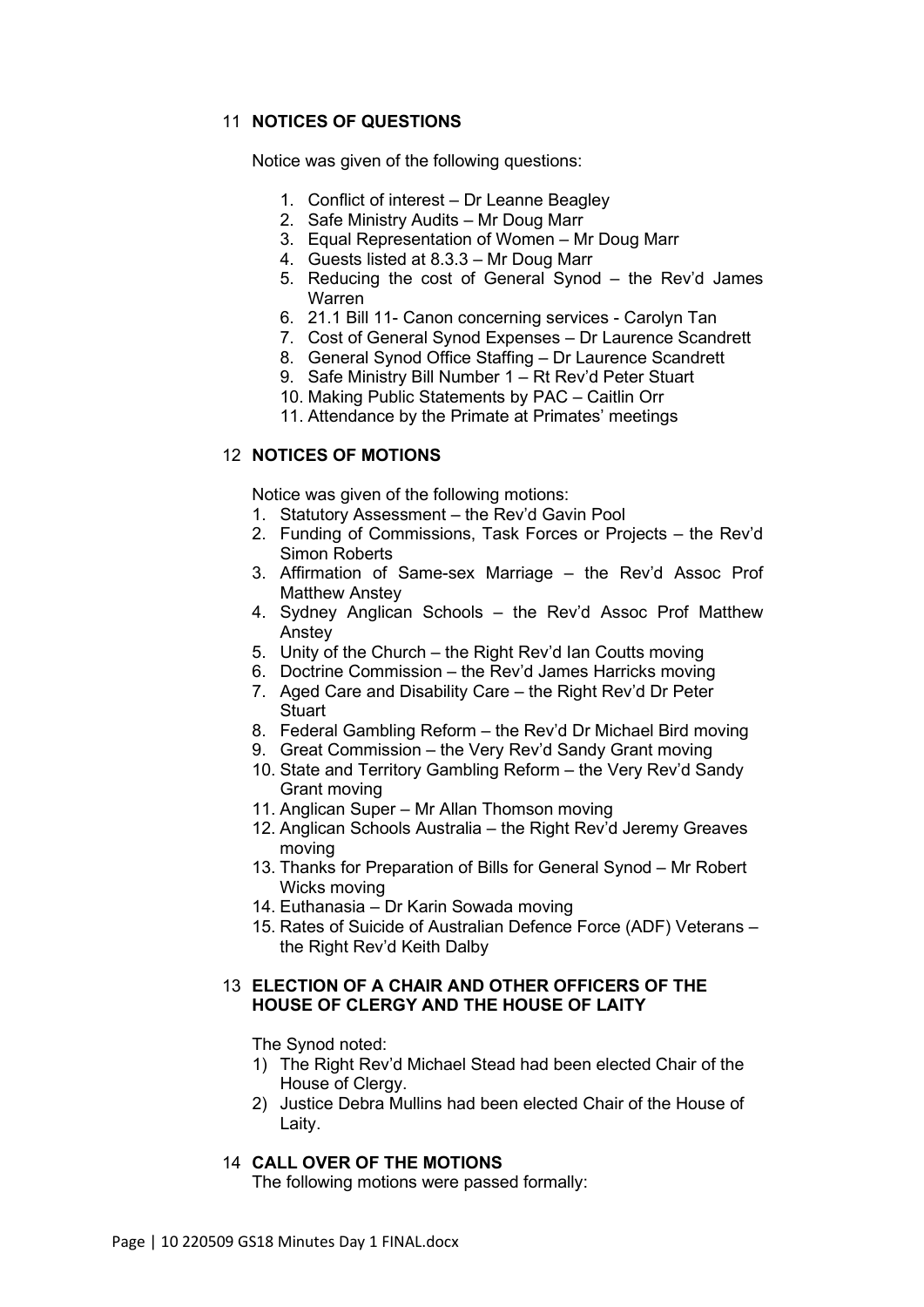## 15 **REPORTS, ACCOUNTS AND MOTIONS CONNECTED THEREWITH**

The Ven Arthur Copeman moving, Ms Anne Hywood seconding

That the following reports and documents be laid on the Table and be received without preventing further discussion of specific matters arising from them: *Carried*

15.1 **Standing Committee of General Synod Reports** 

(Book 2 of the Synod Papers)

- Membership of the Standing Committee of General Synod and its Committees
- Implementation of Substantive Resolutions of the Seventeenth Session of General Synod 2017
- Summary of Business of the Standing Committee from December 2017 to March 2022
- Financial Protection Canon 1995
- National Register Canon 2007
- Trust Corporation of the Anglican Church of Australia
- Appellate Tribunal
- **Special Tribunal**
- General Synod Legislation
- Changes in the Episcopate since the Seventeenth General Synod
- A list of the Members of the Eighteenth Session of General Synod
- Program for the Eighteenth Session of General Synod

(Book 3 of the Synod papers)

- General Synod Financial Performance 2017–2021
- General Synod Budget for 2022
- General Synod Budget 2023 and Forecasts 2024–2025
- 15.2 **Bills for Canons circulated in accordance with Section 27(1)(i) of the Constitution**

(Book 1 of the Synod papers)

- **Bill 01** A Bill for the Safe Ministry Legislation Amendments Canon 2022
- **Bill 02** A Bill for the Episcopal Standards (Child Protection) (Amendment) Canon 2022
- **Bill 03** A Bill for the Constitution Amendment (Mandatory Suspension) Canon 2022
- **Bill 04** A Bill for the Constitution Amendment (Mandatory Deposition) Canon 2022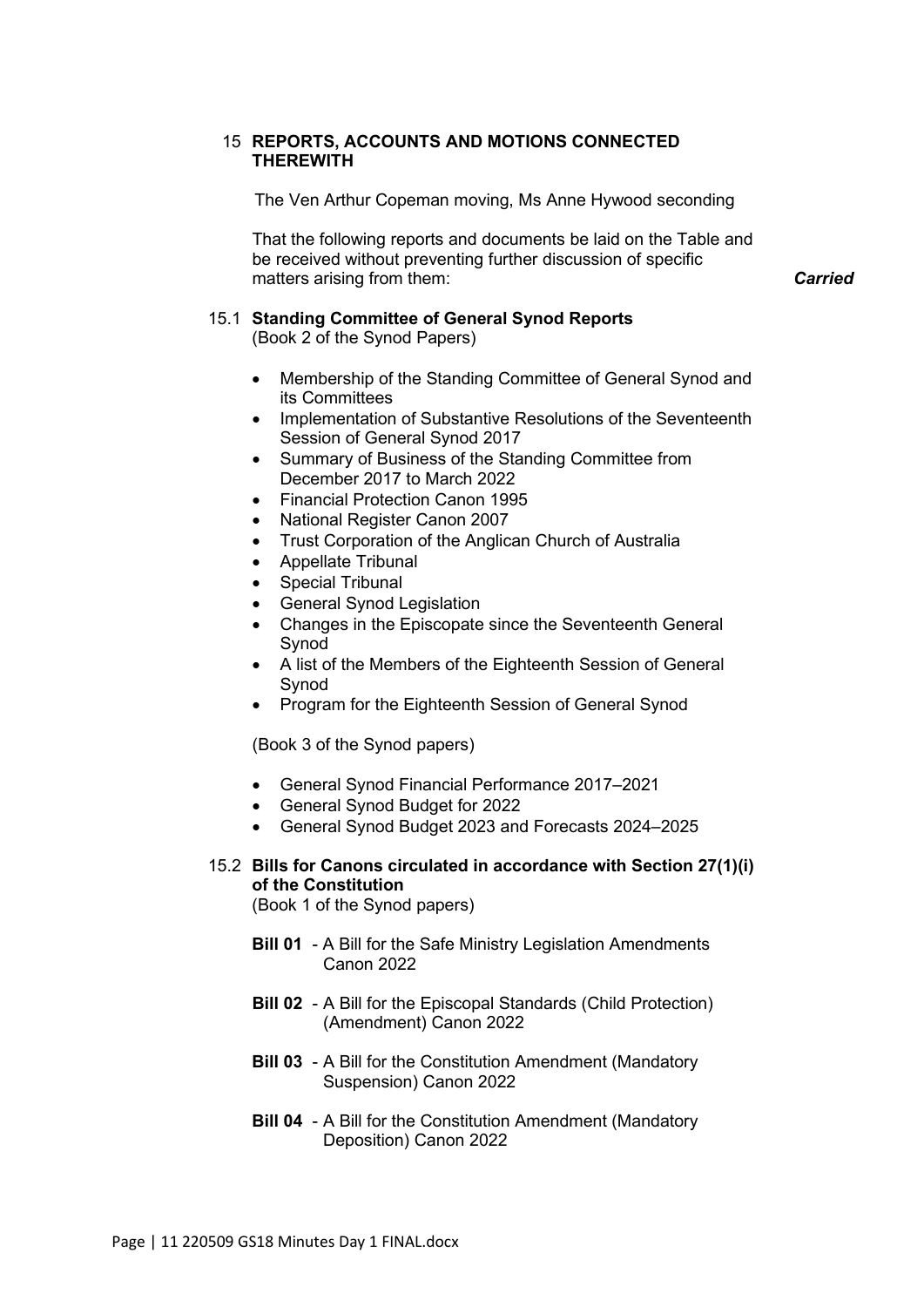- **Bill 05** A Bill for the Constitution (Repeal of Canon No 9 of 2010) Canon 2022
- **Bill 06** A Bill for the National Aboriginal and Torres Strait Islander Anglican Council Amendment Canon 2022
- **Bill 07** A Bill for a Defence Force Ministry (Amendment) Canon 2022
- **Bill 08** A Bill for the Special Tribunal (Removal from Office) Canon 2022
- **Bill 09** A Bill for the Episcopal Standards Investigations Amendment Canon 2022
- **Bill 10** A Bill for the Long Service Leave (Sabbatical Allowance Amendment) Canon 2022
- **Bill 11** A Bill for the Canon Concerning Services (Amendment) Canon 2022
- **Bill 12** A Bill for the Strategic Issues, Commissions, Task Forces and Networks Amendment Canon 2022
- **Bill 13** A Bill for the Eighteenth General Synod Participation Canon 2022
- **Bill 14** A Bill for the General Synod Presence Canon 2022

### 15.3 **Bills for Rules**

(Book 1 of the Synod papers)

- **Bill R1** A Rule to Amend Rule II Standing Committee (Conflict of Interest) 2022
- **Bill R2** A Rule to Amend Rule I Standing Orders (Speaking to Motions) 2022
- **Bill R3** A Rule to Amend Rule II Standing Committee (Membership) 2022
- **Bill R4** A Rule to Amend Rule III Nominations and Balloting 2022

### 15.4 **Commissions**

(Book 4 of the Synod papers)

- Church Law Commission
- Doctrine Commission
- Ecumenical Relations Commission,
- Liturgy Commission
- Mission and Ministry Commission
- Public Affairs Commission
- Safe Ministry Commission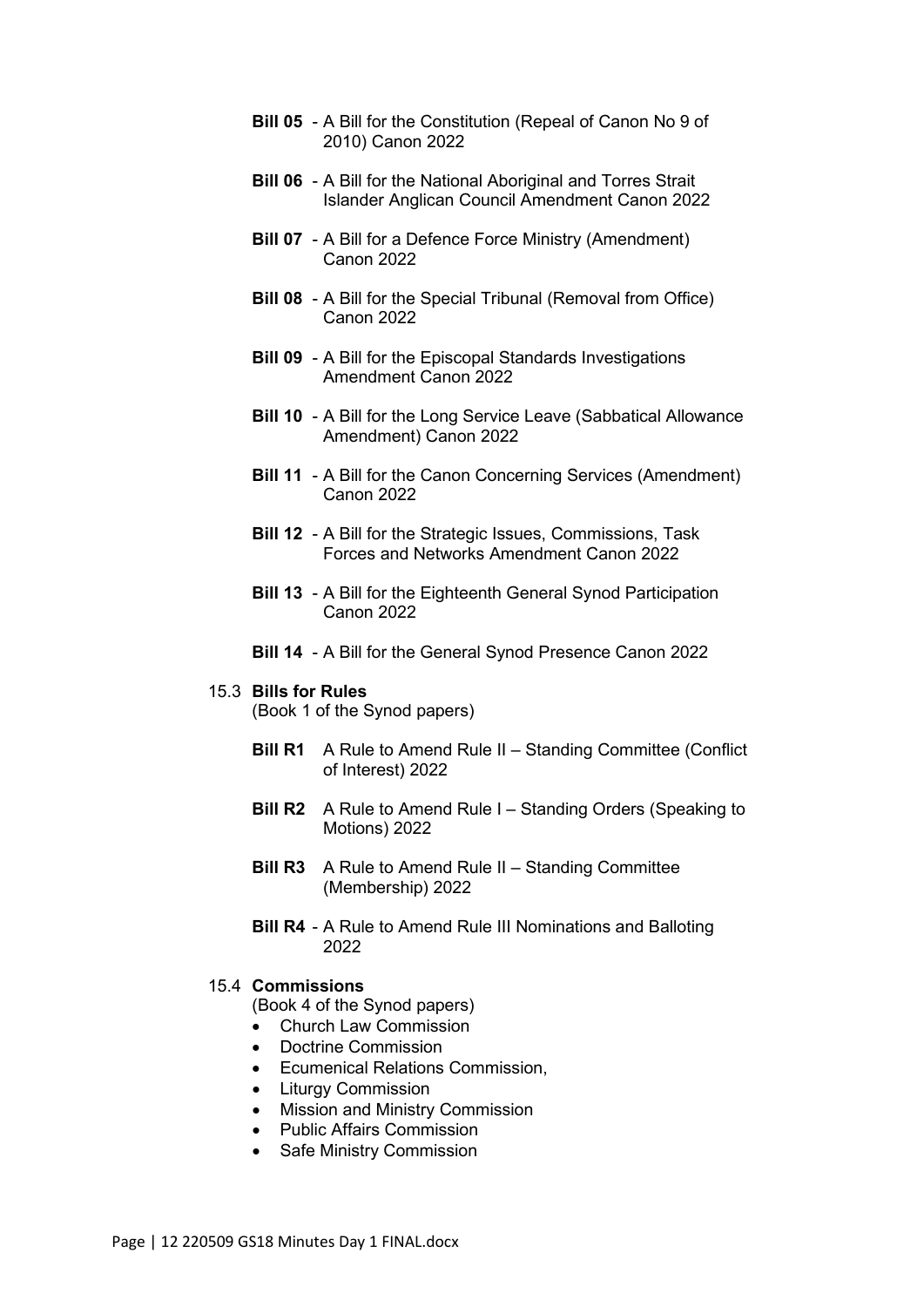## 15.5 **Task Forces and Working Groups**

(Book 4 of the Synod papers)

- Family Violence Working Group
- Refugee and Migrant Working Group
- Viability and Structures Working Group
- Diocesan Financial Advisory Task Force
- General Synod Assessments Task Force

## 15.6 **General Synod Bodies**

(Book 4 of the Synod papers)

- Anglican Board of Mission Australia
- Anglican Representative (National Redress Scheme) Limited
- Australian College of Theology
- Broughton Publishing
- Defence Force Board
- Long Service Leave Board
- National Aboriginal and Torres Strait Islander Anglican Council
- The National Home Mission Fund

## 15.7 **Networks**

(Book 4 of the Synod papers)

- Advisory Council for Religious Life in Australia
- Anglican Schools Australia
- Anglican Theological Educators
- Anglicare Australia
- Australian Anglican Diaconal Association
- Australian Cathedral Deans Network
- Children's and Youth Ministry Network
- Defence Force Anglican Chaplaincy Inc
- National Network of Directors of Professional Standards
- Rural Ministry Network

## 15.8 **Other Groups**

(Book 4 of the Synod papers)

- Anglican Cursillo Movement of Australia
- Anglican Mothers Union Australia
- The Bush Church Aid Society of Australia
- Mission to Seafarers
- SPCKA SparkLit

## 15.9 **Anglican Communion**

(Book 4 of the Synod papers)

• Anglican Consultative Council - Meeting of ACC17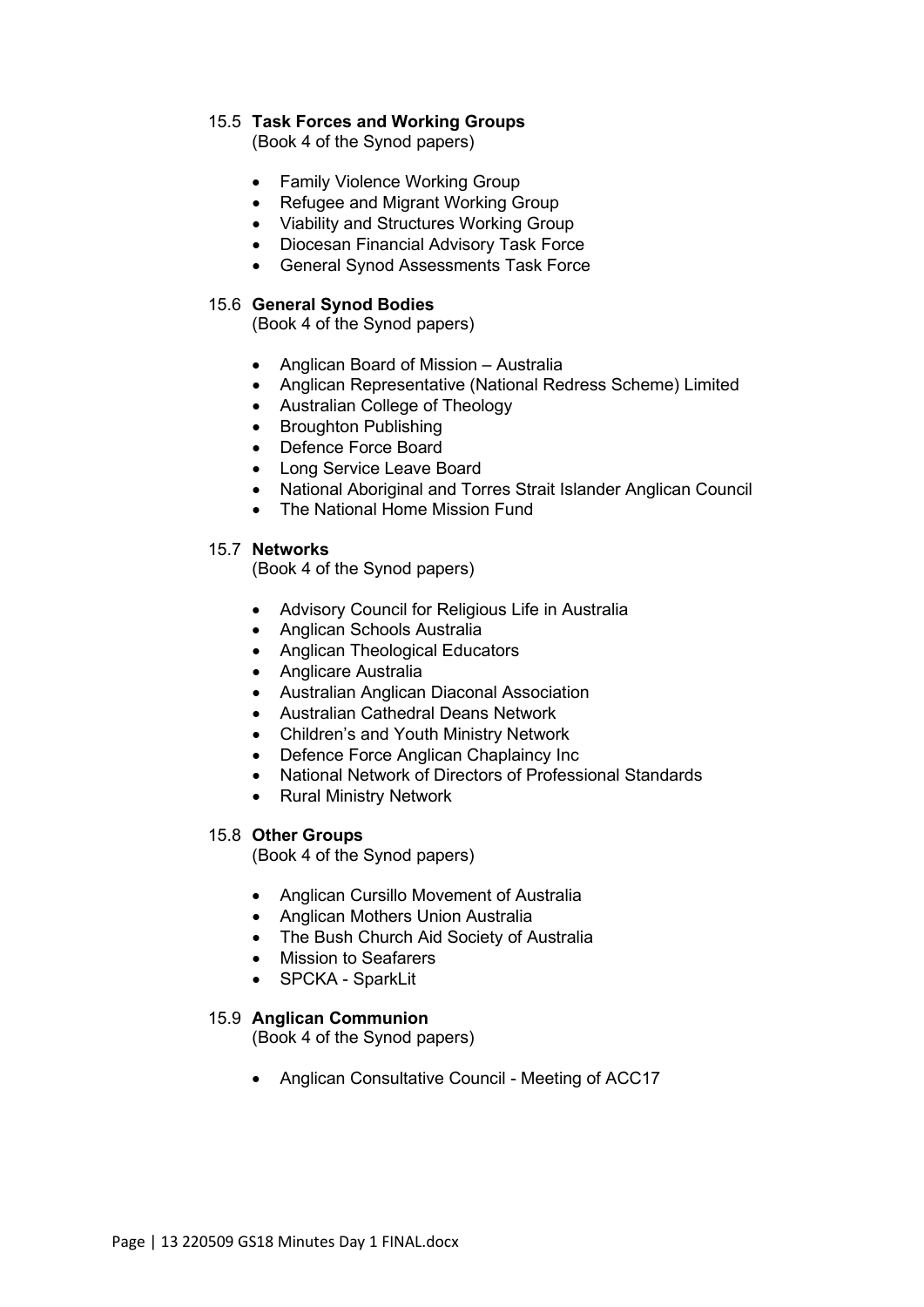## 15.10 **Reports required of the Protection to the Environment Canon 2007**

(Book 4 of the Synod papers)

Reports from the dioceses of:

- Adelaide
- **Ballarat**
- **Bathurst**
- **Brisbane**
- **Bunbury**
- Canberra and Goulburn
- **Gippsland**
- **Grafton**
- **Melbourne**
- Newcastle
- Northern Territory
- Perth
- Tasmania
- Wangaratta

### R42/18 16.21 **Mission to Seafarers**

Bishop John Stead moving, Bishop Gary Nelson seconding

That General Synod

- a) receives the report of the Mission to Seafarers
- b) recognises and seeks to include the celebration of Sea Sunday annually as a way to support the ministry of the Mission to Seafarers and highlight the plight of Seafarers
- c) calls on the Federal and State Governments to take seriously its responsibility under the Maritime Labour Convention 2006 and fully fund shore-based Seafarer welfare centers
- d) respectfully requests the Primate to convey the above terms of this resolution to the Prime Minister and Federal Transport Minister and Shadow counterparts. *Carried*

## R43/18 23.4 **Directors of Professional Standards**

Mr Lachlan Bryant moving, Justice Debra Mullins AO seconding

This General Synod:

- i. Affirm the importance of all Dioceses in the national church having robust child protection and professional standards systems in place for the safety and wellbeing of church members.
- ii. Encourage all Dioceses to have or appoint a Director of Professional Standards who is able to fully participate in the Network of Directors of Professional Standards and to be properly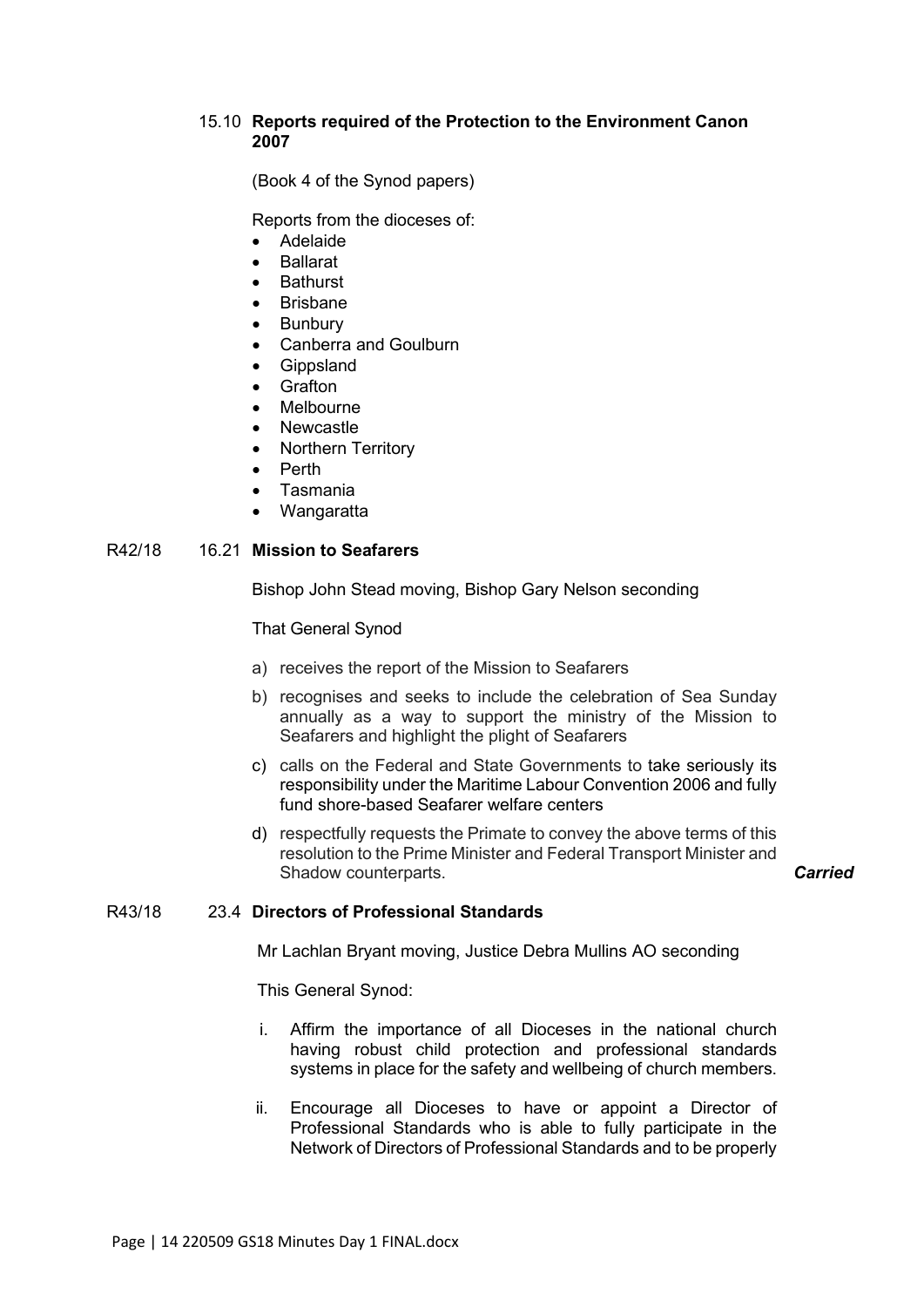resourced to undertake their role, including the provision of skilled professional supervision.

iii. Encourage all Dioceses to do their utmost to prioritise the support and resourcing of the office of their Professional Standards Director commensurate to the importance of their work in child protection and professional standards. *Carried*

### R44/18 23.5 **Broughton Publishing - Anglican Church of Australia Directory**

Mr Philip Gerber moving, The Very Rev'd Richard Humphrey seconding

Synod commends the board and management of Broughton Publishing and editor Colin Reilly on the production of the Anglican Church of Australia Directory in both print and online editions, and encourages dioceses, parishes and members of the clergy to fully support this project by offering every assistance in keeping information up to date. *Carried*

#### R45/18 23.6 **Australian Anglicans Worship**

The Ven Dane Courtney moving, The Rev'd Dr Elizabeth Smith AM seconding

Synod expresses its thanks to the Rev'd Dr Charles Sherlock and Broughton Publishing for providing the important resource Australian Anglicans Worship, which offers a commentary on A Prayer Book for Australia and related liturgical material together with suggestions about how it may be creatively used and commends this publication to all who plan and lead services in our churches. *Carried*

#### R45A/18 16.9 **ORDER OF THE DAY – 12.00PM MONDAY 9 MAY**

#### **Anglican Lutheran Dialogue - Perspectives on Mission**

Archbishop Phillip Aspinall AC moving, Bishop John Stead seconding

General Synod gave leave for Bishop Tim Harris, Anglican Co-Chair of the Australian Anglican – Lutheran dialogue group, to utilise the mover's time to introduce to the motion. The Primate invited Pastor Stephen Nuske, of the Lutheran Church of Australia to speak to the motion.

The General Synod

- (i) commends the Anglican-Lutheran Dialogue Group for *Perspectives on Mission;*
- (ii) notes the Doctrine Commission's advice that *Perspectives on Mission* conforms to the doctrine of this Church and that it is suitable for the purpose for which it is intended, that is as a third appendix to *Common Ground*; and adopts it for that purpose;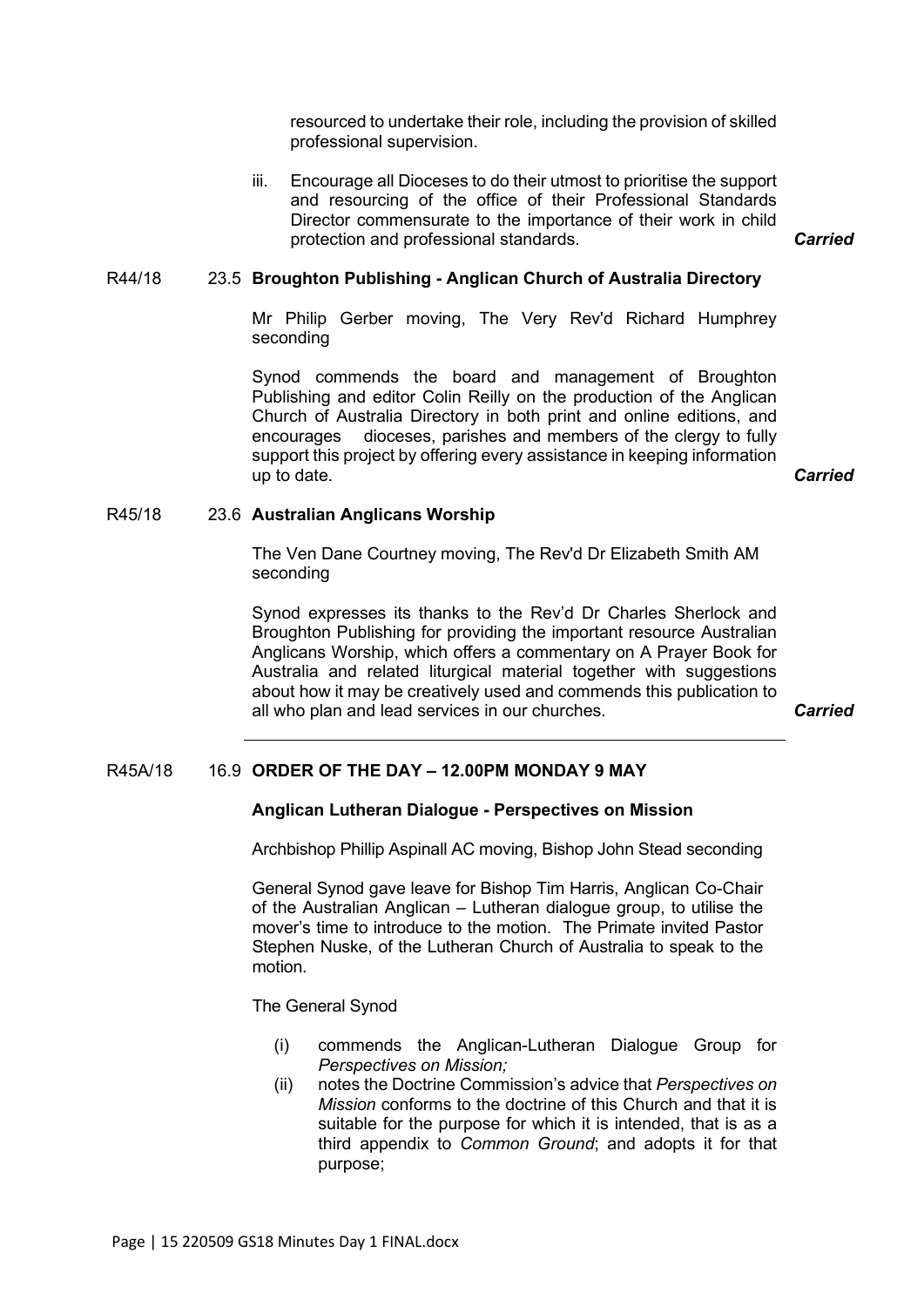| (iii)             | encourages members of the Anglican Church of Australia to<br>study Common Ground and Perspectives on Mission and to<br>foster closer cooperation and relations with the Lutheran<br>Church of Australia. | <b>Carried</b> |
|-------------------|----------------------------------------------------------------------------------------------------------------------------------------------------------------------------------------------------------|----------------|
|                   | 17 MOTIONS FOR BILLS FOR CANONS BY REQUEST OF<br><b>STANDING COMMITTEE</b>                                                                                                                               |                |
|                   | 17.5 Bill 05 - A Bill for the Constitution (Repeal of Canon No 9 of<br>2010) Canon 2022 (Book Ref 1-45)                                                                                                  |                |
| seconding         | Justice Debra Mullins AO moving, Justice Michael Meek                                                                                                                                                    |                |
|                   | That a Bill for the Constitution (Repeal of Canon No 9 of 2010) Canon<br>2022 be approved in principle (Mandatory Deposition) Canon 2022<br>be approved in principle.                                    |                |
|                   | That the Bill proceed not as a special Bill                                                                                                                                                              | <b>Carried</b> |
|                   | Justice Debra Mullins AO moved, Justice Michael Meek seconding                                                                                                                                           |                |
|                   | That the Bill do now pass                                                                                                                                                                                | <b>Carried</b> |
|                   | 17.6 Bill 06 - A Bill for the National Aboriginal and Torres Strait<br><b>Islander Anglican Council Amendment Canon 2022</b>                                                                             |                |
|                   | Bishop Chris McLeod moving, Justice Debra Mullins AO seconding                                                                                                                                           |                |
|                   | That a Bill for the National Aboriginal and Torres Strait Islander<br>Anglican Council Amendment Canon 2022 be approved in principle.                                                                    | <b>Carried</b> |
|                   | Bishop Chris McLeod moving, Justice Debra Mullins AO seconding                                                                                                                                           |                |
|                   | That the Bill do now pass                                                                                                                                                                                | <b>Carried</b> |
| <b>Canon 2022</b> | 17.7 Bill 07 - A Bill for a Defence Force Ministry (Amendment)                                                                                                                                           |                |
|                   | Archbishop Philip Freier moving, Mr Alan Gallimore seconding                                                                                                                                             |                |
|                   | That a Bill for a Defence Force Ministry (Amendment) Canon 2022 be<br>approved in principle.                                                                                                             | <b>Carried</b> |
|                   | Archbishop Philip Freier moving, Mr Alan Gallimore seconding                                                                                                                                             |                |
|                   | That the Bill do now pass                                                                                                                                                                                | <b>Carried</b> |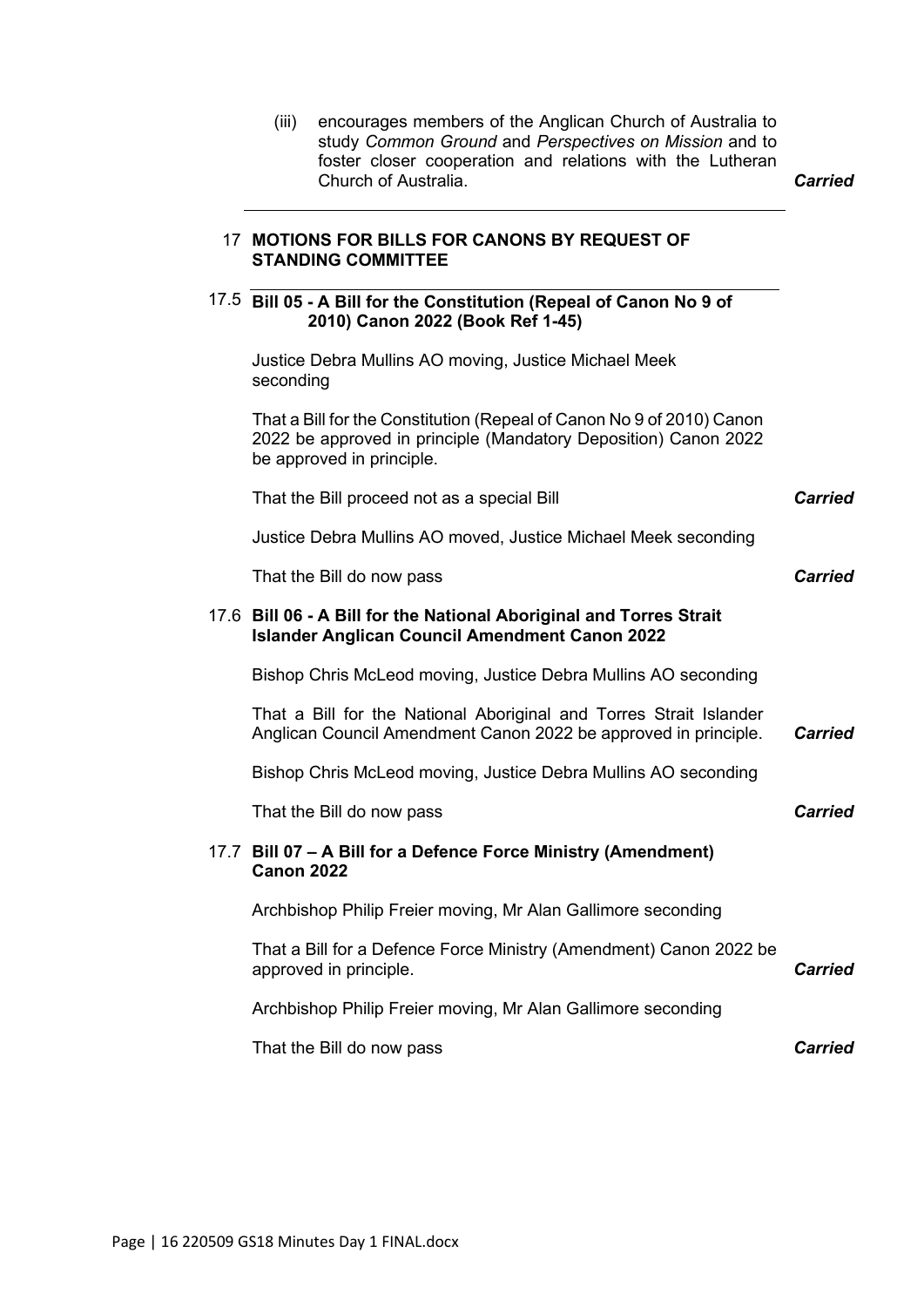|  | 17.8 Bill 08 - A Bill for the Special Tribunal (Removal from Office)<br><b>Canon 2022</b><br>Leave was granted to move the Bill in an amended form. |                |
|--|-----------------------------------------------------------------------------------------------------------------------------------------------------|----------------|
|  | Dr Robert Tong AM moving, Justice Debra Mullins AO seconding                                                                                        |                |
|  | That a Bill for the Special Tribunal (Removal from Office) Canon<br>2022 be approved in principle.                                                  | <b>Carried</b> |
|  | Consideration of the Bill was adjourned.                                                                                                            |                |
|  | 17.1 ORDER OF THE DAY (3.30 PM TO 5.30 PM MONDAY 9 MAY 2022)                                                                                        |                |
|  | Bill 01 - A Bill for the Safe Ministry Legislation Amendments<br><b>Canon 2022</b>                                                                  |                |
|  | Mr Garth Blake AM SC moving, Ms Audrey Mills seconding                                                                                              |                |
|  | That a Bill for the Safe Ministry Legislation Amendments Canon 2022<br>be approved in principle.                                                    | <b>Carried</b> |
|  | Synod moved into Committee to consider the Bill.                                                                                                    |                |
|  | The Chair of Committees reported progress and sought leave to sit<br>again.                                                                         | <b>Carried</b> |
|  | Consideration of the Bill was adjourned.                                                                                                            |                |
|  | 17.2 Bill 02 - A Bill for the Episcopal Standards (Child Protection)<br>(Amendment) Canon 2022                                                      |                |
|  | Mr Garth Blake AM SC moving, Ms Audrey Mills seconding                                                                                              |                |
|  | That a Bill for the Episcopal Standards (Child Protection)<br>(Amendment) Canon 2022 be approved in principle.                                      | <b>Carried</b> |
|  | Synod moved into Committee to consider the Bill.                                                                                                    |                |
|  | The Chair of Committees reported the Bill in amended form.                                                                                          |                |
|  | The President moved that the report be adopted.                                                                                                     | <b>Carried</b> |
|  | Mr Garth Blake AM SC moving, Ms Audrey Mills seconding                                                                                              |                |
|  | That the Bill proceed not as a special Bill.                                                                                                        | <b>Carried</b> |
|  | Mr Garth Blake AM SC moving, Ms Audrey Mills seconding                                                                                              |                |
|  | That the Bill do now pass.<br>The President announced that the Canon take effect immediately.                                                       | <b>Carried</b> |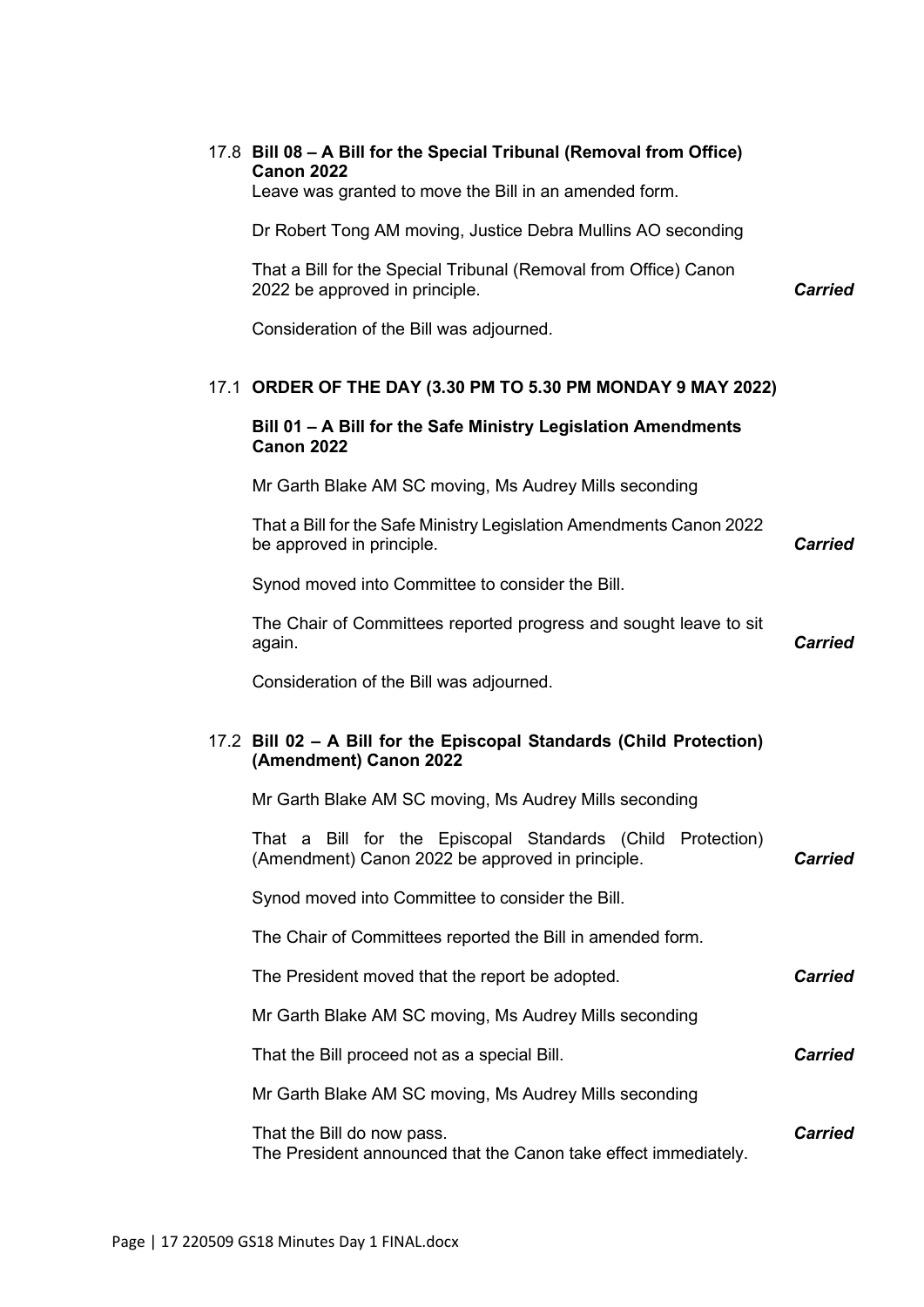|        | 17.3 Bill 03 - A Bill for the Constitution Amendment (Mandatory<br><b>Suspension) Canon 2022</b>                                                                                                                                                                            |                |
|--------|-----------------------------------------------------------------------------------------------------------------------------------------------------------------------------------------------------------------------------------------------------------------------------|----------------|
|        | Mr Garth Blake AM SC moving, Ms Audrey Mills seconding                                                                                                                                                                                                                      |                |
|        | That a Bill for the Constitution Amendment (Mandatory Suspension)<br>Canon 2022 be approved in principle.                                                                                                                                                                   | <b>Carried</b> |
|        | Mr Garth Blake AM SC moving, Ms Audrey Mills seconding                                                                                                                                                                                                                      |                |
|        | That the Bill do now pass.<br>The President announced that the Canon take effect immediately.                                                                                                                                                                               | <b>Carried</b> |
|        | 17.4 Bill 04 - A Bill for the Constitution Amendment (Mandatory<br><b>Deposition) Canon 2022</b>                                                                                                                                                                            |                |
|        | Mr Garth Blake AM SC moving, Ms Audrey Mills seconding                                                                                                                                                                                                                      |                |
|        | That a Bill for the Constitution Amendment (Mandatory Deposition)<br>Canon 2022 be approved in principle.                                                                                                                                                                   | <b>Carried</b> |
|        | Mr Garth Blake AM SC moving, Ms Audrey Mills seconding                                                                                                                                                                                                                      |                |
|        | That the Bill do now pass.<br>The President announced that the Canon take effect immediately.                                                                                                                                                                               | <b>Carried</b> |
|        | 18.1 Bill R01 - A Bill for a Rule to Amend Rule II - Standing<br><b>Committee (Conflict of Interest) 2022</b>                                                                                                                                                               |                |
|        | Mr Garth Blake AM SC moving, Ms Audrey Mills seconding                                                                                                                                                                                                                      |                |
|        | That a Bill for a Rule to Amend Rule II $-$ Standing Committee<br>(Conflict of Interest) 2022 be approved in principle.                                                                                                                                                     | <b>Carried</b> |
|        | Mr Garth Blake AM SC moving, Ms Audrey Mills seconding                                                                                                                                                                                                                      |                |
|        | That the Bill do now pass.<br>The President announced that the Canon take effect immediately.                                                                                                                                                                               | <b>Carried</b> |
| R46/18 | 16.13 Safe Ministry - Child Safety Regulatory Environment                                                                                                                                                                                                                   |                |
|        | Ms Audrey Mills moving, Ms Dianne Shay seconding                                                                                                                                                                                                                            |                |
|        | The General Synod, in the light of developing child safety regulatory<br>requirements of States and Territories, requests the Standing<br>Committee to establish a group to:                                                                                                |                |
|        | review the compliance, audit and reporting obligations of<br>a.<br>dioceses under the Safe Ministry to Children Canon 2017 in<br>light of the child safety regulatory requirements imposed on<br>those dioceses by the laws of State and Territories applicable<br>to them; |                |

b. provide recommendations as to whether, and if so how, the requirements of the *Safe Ministry to Children Canon 2017*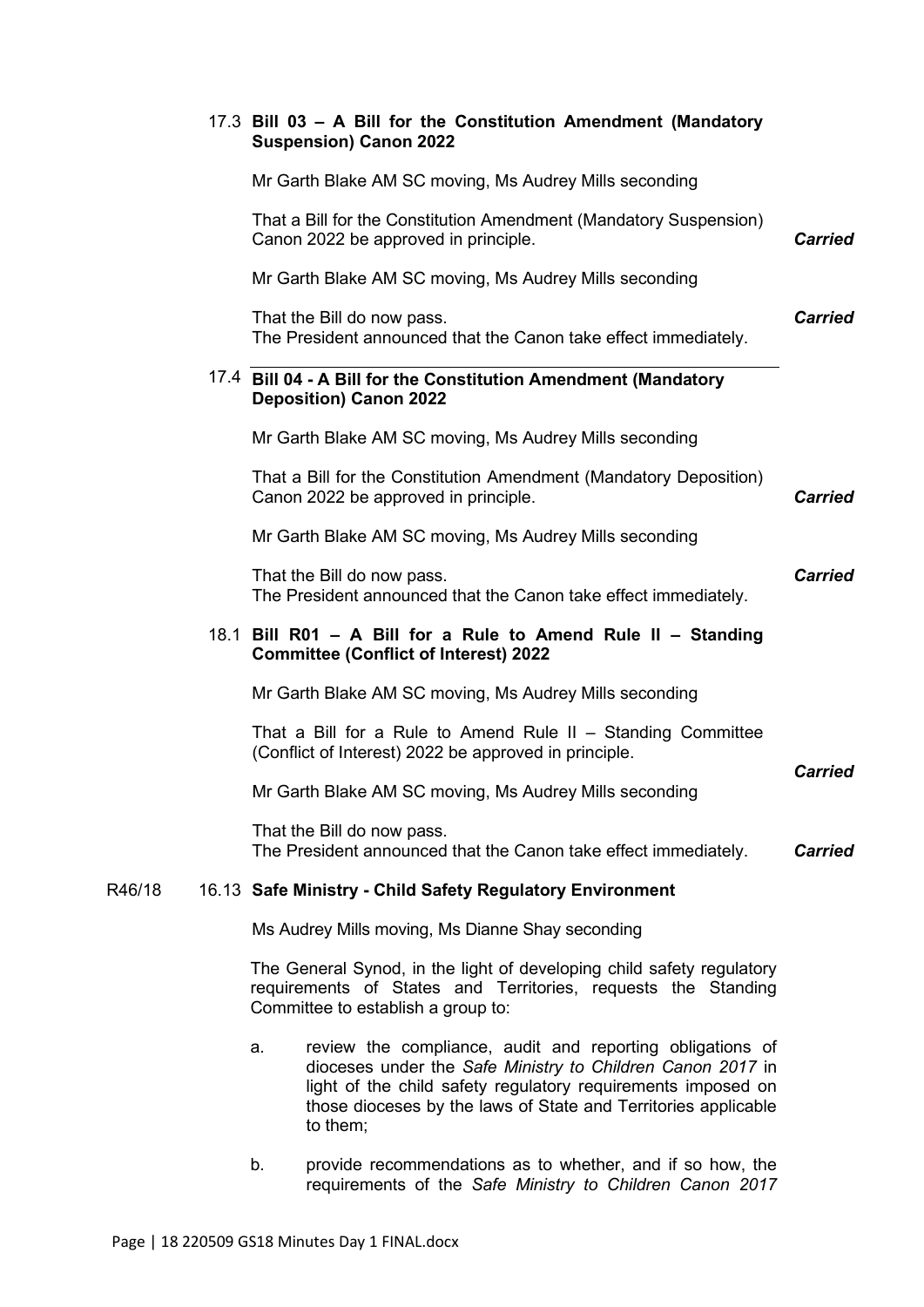might be changed for dioceses now subject to a regime imposed by a State or Territory with requirements covering the same subject matter;

- c. provide recommendations as to whether, and if so how, to exempt from compliance with the obligations in the *Safe Ministry to Children Canon 2017* to dioceses subject to equivalent statutory requirements imposed by a State or Territory;
- d. report to the Standing Committee at least twelve months prior to the Nineteenth Session of General Synod;
- e. present for the approval of the Standing Committee instructions for any legislation to be drafted by the Church Law Commission for consideration at the Nineteenth Session of General Synod.

The group will consist of the follow persons appointed by the Standing Committee in consultation with the Safe Ministry Commission:

- i. a chair;
- ii. two representing dioceses in jurisdictions where there are statutory regulatory frameworks relating to child safe standards;
- iii. one from another Christian denomination with experience in undertaking child safety audit processes;
- iv. one from the wider community with experience in child safety audit processes and who is not currently providing services as an employee or contractor to the Anglican Church of Australia or its dioceses;
- v. four members of the Safe Ministry Commission. *Carried*

## R47/18 16.14 **Safe Ministry Priorities**

Ms Audrey Mills moving, Ms Dianne Shay seconding

The General Synod requests the Safe Ministry Commission:

- a) to measure and review the Church's progress towards being a child safe institution in light of the National Principles for Child Safe Organisations, and report to the Standing Committee;
- b) to continue to report to the Standing Committee on the Church's progress towards responding to the recommendations of the Royal Commission into Institutional Responses to Child Sexual Abuse and make recommendations to the Standing Committee as to any further actions to be taken;
- c) in consultation with diocesan safe ministry authorities to develop a clear, accessible and child-focused complaint handling policy which addresses the guidelines provided in the National Office for Child Safety Complaint Handling Guide, and make recommendations to the Standing Committee;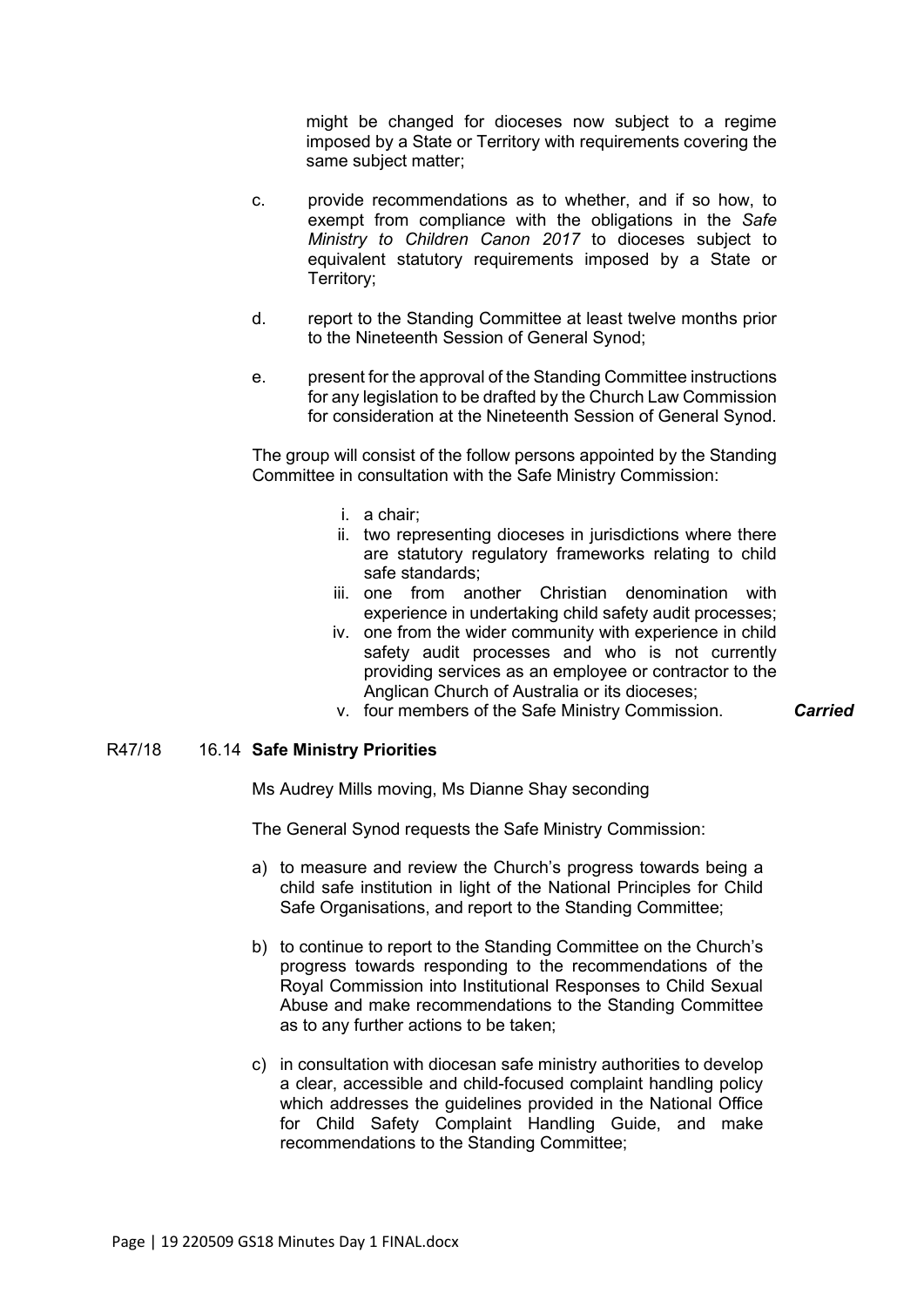- d) to report to the 19<sup>th</sup> General Synod as to the progress of the Church in the development and implementation of safe ministry policies and structures;
- e) to review *Faithfulness in Service*:
	- i. in consultation with the Family & Domestic Violence Working Group to examine whether amendments should be made to respond to family and domestic violence; and
	- ii. to examine whether amendments should be made to safeguard adults at risk
	- iii. in the light of the statutory regulatory frameworks relating to child safe standards

and report to the Standing Committee with any proposed amendments. *Carried*

## R48/18 16.15 **Persons of Concern Video**

Bishop Greg Anderson moving, Bishop Ian Coutts seconding

The General Synod:

- a) notes the endorsement of the Persons of Concern video by the Standing Committee; and
- b) requests the Safe Ministry Commission to consult with dioceses to seek feedback regarding the usage and usefulness of the resource.

*Carried*

### R49/18 16.16 **Ministry Wellbeing and Development: Policy Guidelines and Resources**

The Rev'd Tracy Lauersen moving, Bishop Ian Coutts seconding

The General Synod notes:

- a) Royal Commission recommendations 16.4, 16.44 and 16.45 for national mandatory standards for professional development, professional/pastoral supervision and performance appraisals; and
- b) the endorsement of the *Ministry Wellbeing and Development: Policy, Guidelines and Resources* document by the Standing **Committee**

and encourages dioceses to fully implement the policy and guidelines to enhance the wellbeing and professional development of clergy and some paid church workers. *Carried*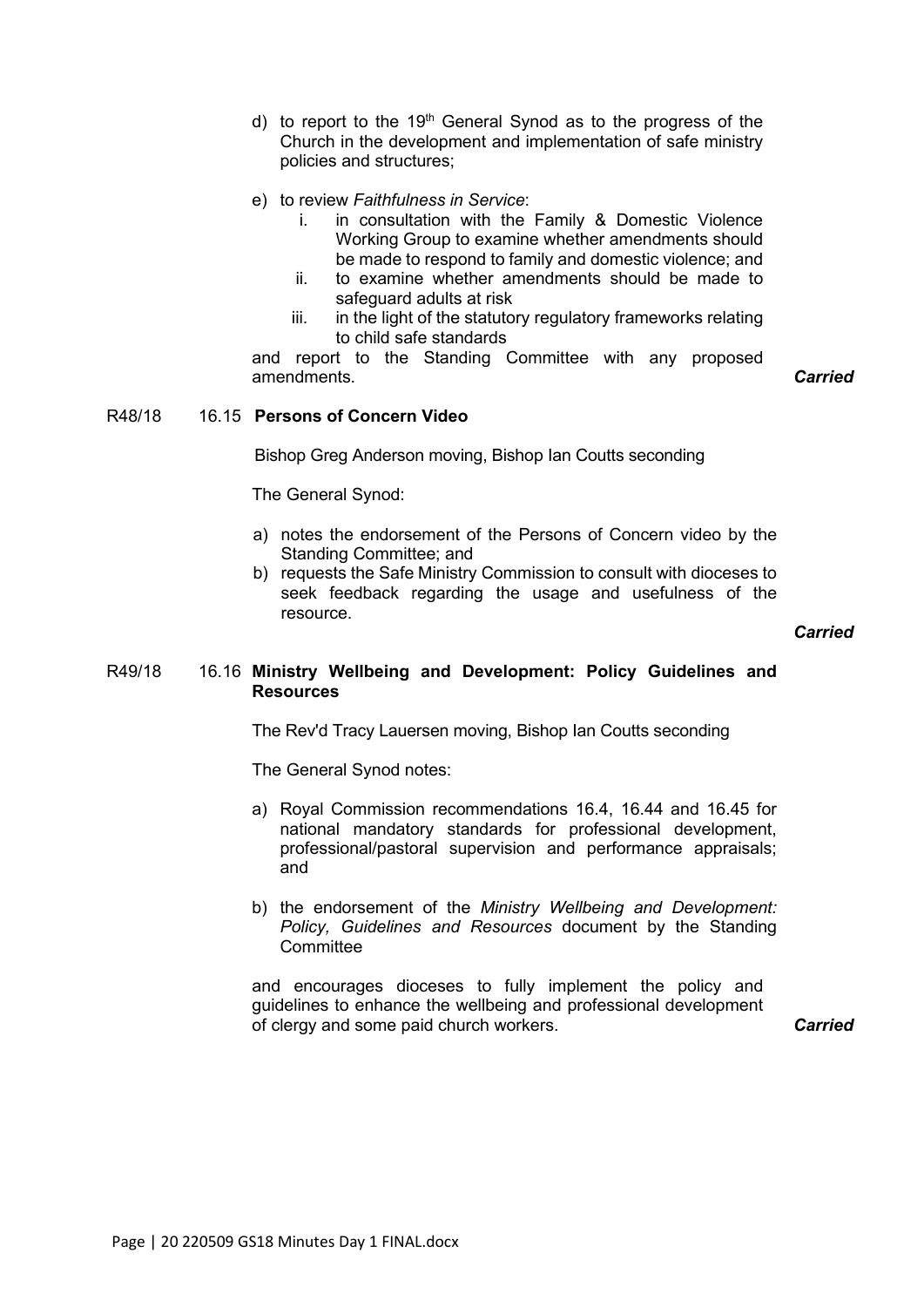The Rev'd Prof Peter Sandeman moving, Bishop Greg Anderson seconding

The General Synod:

- a) notes the endorsement of the *Providing pastoral support to people affected by sexual abuse: Guidance for clergy and church workers in the Anglican Church of Australia* resource by the Standing Committee; and
- b) encourages dioceses to make this resource available to clergy and church workers providing pastoral care to enhance the pastoral care of those who have been affected by sexual abuse. *Carried*

#### R51/18 16.18 **National Council of Churches – Safer Churches Conference**

Bishop Ian Coutts moving, Ms Dianne Shay seconding

The General Synod commends the National Council of Churches in Australia for organising the Safer Churches Conference on transforming the culture of safeguarding within Australian churches, and supports ongoing joint action by member churches and other participating Australian churches to promote the welfare and safety of all people within their communities. The General Synod requests the General Secretary to convey this resolution to the General Secretary of the National Council of Churches in Australia. *Carried*

## R52/18 16.19 **Anglican Communion Safe Church Commission – Guidelines**

Ms Audrey Mills moving, The Ven Arthur Copeman seconding

This General Synod welcomes the *Guidelines to enhance the safety of all persons – especially children, young people and vulnerable adults – within the provinces of the Anglican Communion* approved by the Anglican Consultative Council in May 2019 and asks the Safe Ministry Commission to review the guidelines and report to the Standing Committee on any steps necessary to implement them. *Carried*

### R53/18 **MOTION WITHOUT NOTICE Vote of Thanks – Garth Blake**

Primate – The Most Rev'd Geoffrey Smith moving

That this Synod thanks Garth Blake for his work and leadership in safety and protection of children and vulnerable people, with the goal of creating a safe Church.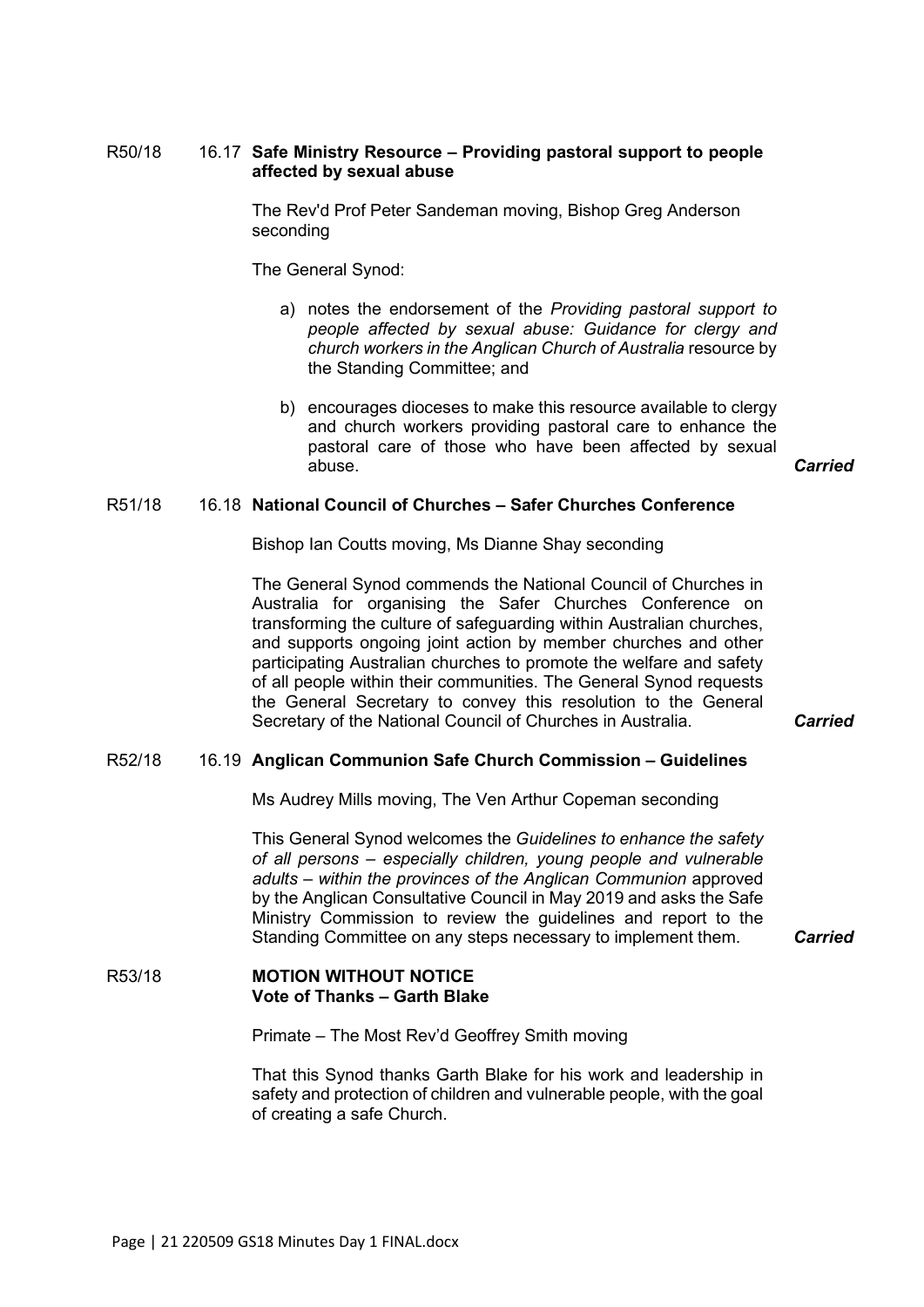Garth has also made a significant contribution with his legal knowledge and assistance as a member of Standing Committee and to this Synod over many years.

Garth was the first chair of the Child Protection Unit, until the formation of the Professional Standards Commission in 2004, now constituted as the Safe Ministry Commission.

In these roles he has led the significant work in the national church in the development of legislation, understanding of the national and state requirements, and the ensuring that as a church we have recognised the need for our church to respond to past and present abuse and do all we can to protect it.

Garth has also led this work in the Anglican Communion.

Notably his leadership enabled us to respond positively to the Royal Commission into Institutional Responses to Child Sexual Abuse, and that work continues.

That this Synod give thanks to God for Garth's work and service to the General Synod and the Anglican Church of Australia. *Carried by acclamation*

## R54/18 16.10 **Jobseeker**

Leave was granted by Synod to move the motion in an amended form.

The Rev'd Prof Peter Sandeman moving, Dr Carolyn Tan seconding

The General Synod –

- 1. Notes that:
	- a) More than a million people across Australia live on government payments that do not cover the cost of housing, food, transport and healthcare.
	- b) The next generation is paying the price of poverty. Over one million children live in households reliant on JobSeeker. Living on JobSeeker is the biggest contributing factor behind growing up in poverty.
	- c) The Government has previously briefly raised the rate of JobSeeker above the poverty line, lifting hundreds of thousands of people out of poverty. It has the power to do this again.
- 2. Calls for:
	- a) An immediate raise to the rate of JobSeeker above the poverty line.
	- b) An independent Social Security Commission with the power to set government payments, to make sure payments never again fall below the poverty line.
	- c) Redesign of the Jobactive System to encourage more effective participation in job search and training, and also to recognise better the legitimate contributions made by those receiving JobSeeker benefits who engage in formal volunteering or providing unpaid care. *Carried*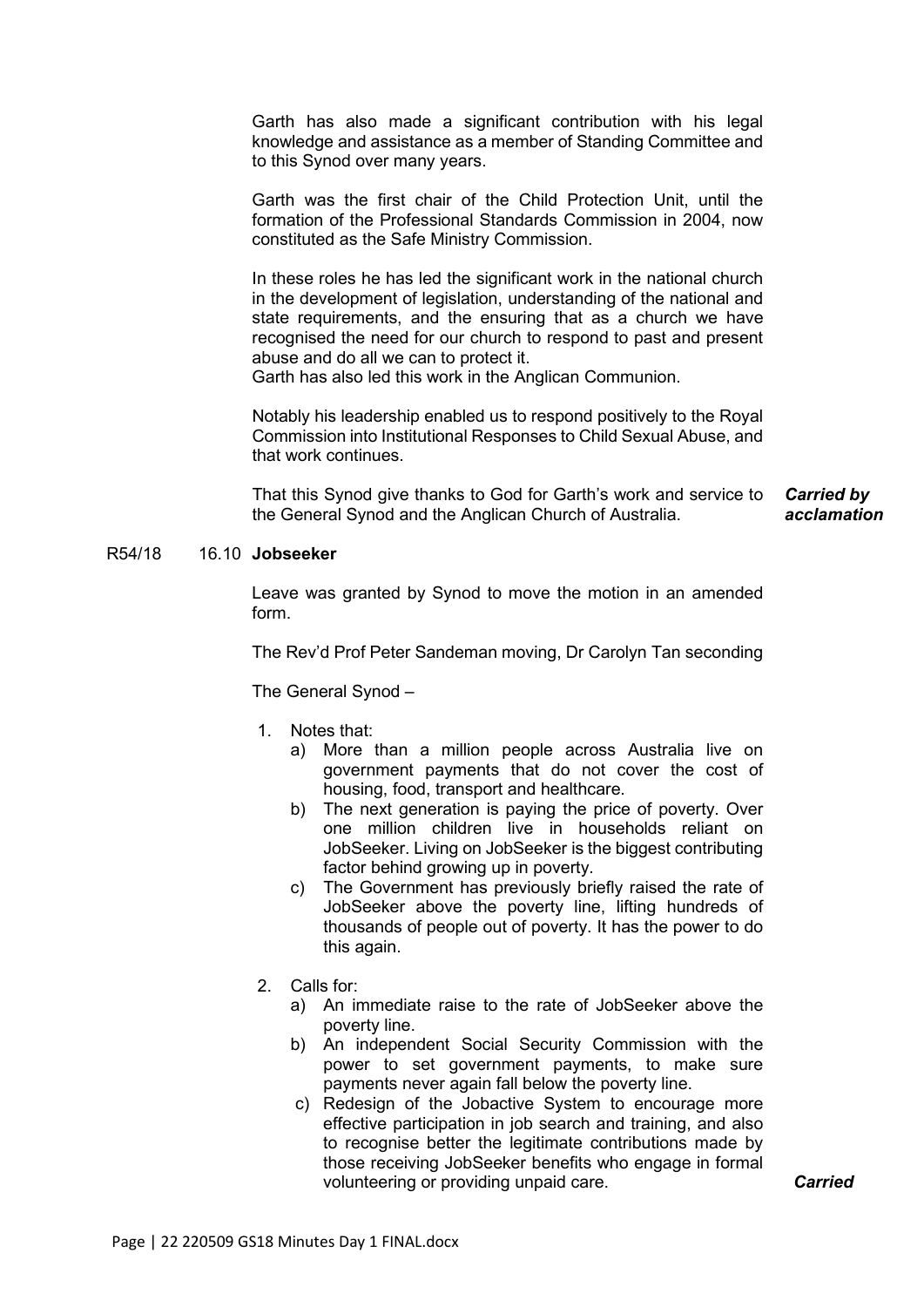## 16.11 **Climate Change – Call on Australian Governments**

Leave was granted by Synod to defer this motion.to a time to be determined by the Order of Business Committee.

#### R55/18 16.12 **Climate Change – Call to the Church**

Leave was granted by Synod to move the motion in an amended form.

The Very Rev'd Dr Peter Catt moving, The Ven Tiffany Sparks seconding

That this Synod,

A. Noting:

- 1. Resolution A17:05 of the Anglican Consultative Council (ACC) 2017, in which the ACC recognised that there is a Climate Emergency and called on member churches to respond in ways that are 'a living testament to our faith';
- 2. Resolution A17:06 of the ACC 2017, in which the ACC called upon member churches to work towards building climate resilience;
- 3. That the 2020 meeting of the General Synod of The Church of England (C of E) called on 'all parts of the C of E …, to work to achieve year-on-year reductions in emissions and urgently examine what would be required to reach net zero emissions by 2030 in order that a plan of action can be drawn up to achieve that target'.
- 4. With concern, the lack of progress in the Anglican Church of Australia in reporting on the Protection of the Environment Canon 2007 and reporting on the calculation of emissions as requested in R62/17.
- B. Recognises that the global climate emergency is a crisis for God's creation, and a fundamental injustice, which ultimately stems from rebellion against our Creator and his commands to humans regarding stewardship of his world.
- C. Trusts Jesus Christ as ultimate reconciler of all things in creation, through his blood shed on the cross and looks with hope to his promise of a renewed creation.
- D. Encourages consideration of the actions involving worship, mission, advocacy, and community participation commended to the Church in ACC 2017 Resolutions A17.05 and A17.06.
- E. Encourages the Diocese and Agencies of the Anglican Church of Australia to work towards net zero carbon emissions by 2040, and to consider faster reductions where possible.
- F. Urges the Dioceses and Agencies of the Anglican Church of Australia to:
	- 1. Strengthen their efforts to report on the Protection of the Environment Canon 2007;
	- 2. Submit their best estimates of carbon emissions on an annual basis to The Standing Committee to enable us as a Province to track our progress toward net zero carbon emissions; and